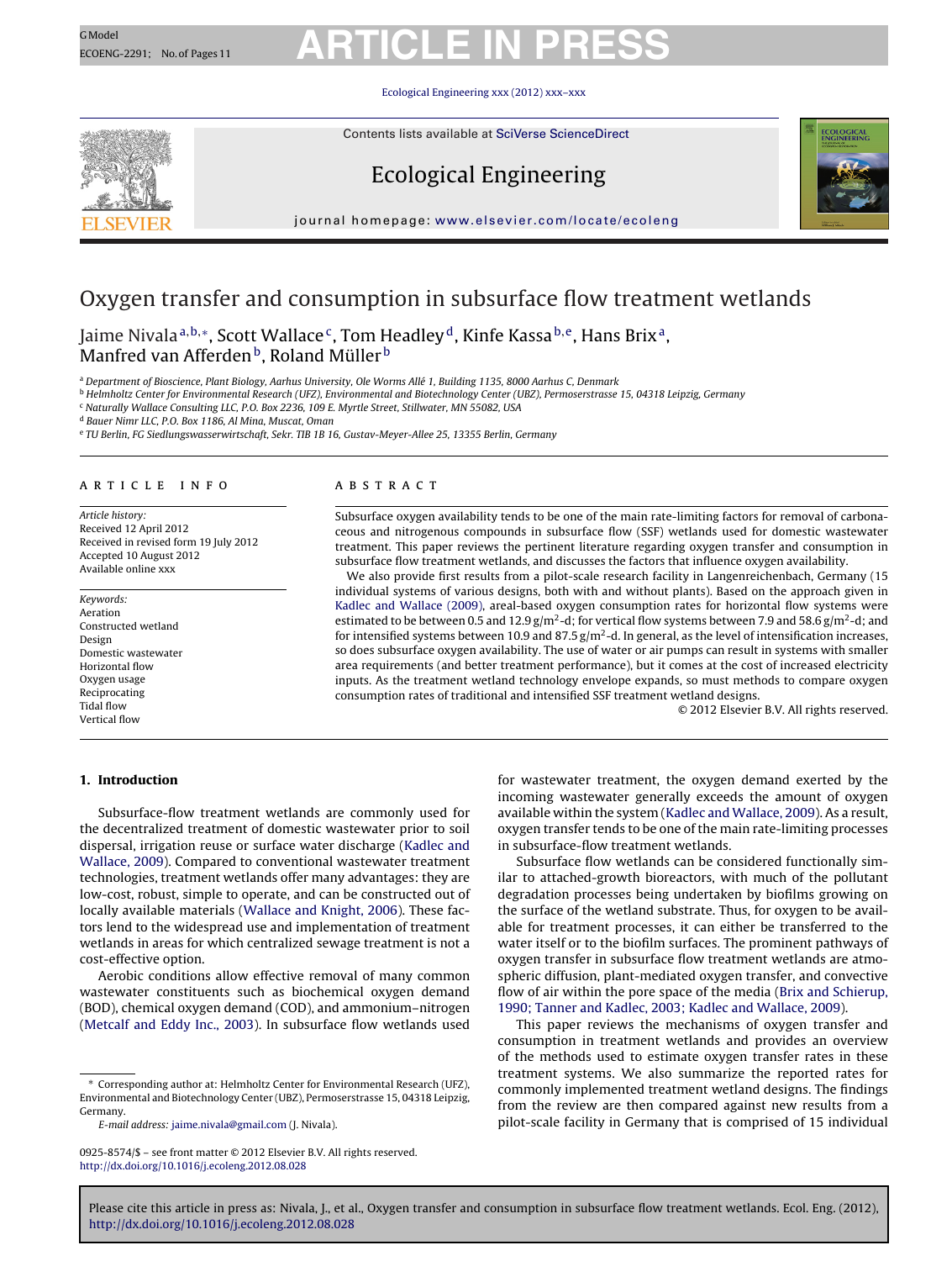2 J. Nivala et al. / Ecological Engineering *xxx (2012) xxx–xxx*

wetland treatment systems. The main objective of the study was to investigate oxygen consumption rates of the various treatment wetland designs (horizontal flow, vertical flow, and intensified designs). The pilot-scale systems in Germany received the same primary-treated wastewater, enabling for the first time a true side-by-side comparison of various wetland designs. Planted and unplanted replicates were constructed in order to elucidate the role that wetland plants (Phragmites australis) play in oxygen transfer. Areal and volumetric oxygen consumption rates from the pilot-scale treatment systems are presented, and the limitations of current methods are discussed.

### 1.1. Atmospheric diffusion

Compared to free water surface (FWS) treatment wetlands, the actual surface area of the air-water interface in SSF wetlands is reduced by at least 60% due to the presence of the sand or gravel substrate. Mechanisms such as wave action and wind-induced mixing that contribute to surface reaeration in FWS wetlands are not operable in SSF wetlands; therefore atmospheric diffusion is the primary means of gas transfer. Atmospheric diffusion is further impeded by the fact that air generally must travel through a layer of unsaturated gravel and leaf litter before reaching the water surface. Because the rate of diffusion of oxygen is orders of magnitude slower through water than through air [\(Brix,](#page-8-0) [1993\),](#page-8-0) passive diffusion processes are unlikely to have a significant impact on oxygen availability in conventional horizontal subsurface flow wetlands. Oxygen diffusion depends on various environmental factors such as water and air temperature, and degree of saturation of the bed. [Tanner](#page-9-0) [and](#page-9-0) [Kadlec](#page-9-0) [\(2003\)](#page-9-0) estimate that atmospheric diffusion of oxygen into a subsurface flow wetland system is on the order of 0.11  $\rm g/m^2$ -d, which for domestic wastewater treatment wetlands is an order of magnitude smaller than the oxygen demand of the incoming wastewater. While diffusion rates in conventional HSSF systems are quite low, diffusion can be significant in other types of treatment wetland designs, such as unsaturated vertical flow systems ([Schwager](#page-9-0) [and](#page-9-0) [Boller,](#page-9-0) [1997\).](#page-9-0)

### 1.2. Plant-mediated oxygen transfer

The role of plant-mediated oxygen transfer in treatment wetlands is one of the most highly debated topics in the literature. Internal transport of oxygen in wetland plants can occur via passive diffusion or through convective flow of air through plant aerenchyma [\(Brix](#page-8-0) et [al.,](#page-8-0) [1992;](#page-8-0) [Brix,](#page-8-0) [1993\).](#page-8-0) Oxygen release rates vary with plant species and season ([Stein](#page-9-0) [and](#page-9-0) [Hook,](#page-9-0) [2005\),](#page-9-0) as well as with the oxygen demand of the surrounding environment ([Sorrell](#page-9-0) [and](#page-9-0) [Armstrong,](#page-9-0) [1994\).](#page-9-0) In strongly reducing (e.g., wastewater) environments, wetland plants tend to minimize oxygen loss to the rhizosphere, which may limit the amount of oxygen released to growing root tips ([Armstrong](#page-8-0) et [al.,](#page-8-0) [1990\).](#page-8-0)

Some studies have aimed to directly measure plant-mediated oxygen transfer rates in SSF wetlands, while others have inferred oxygen transfer rates from water quality data. Reported rates of plant-mediated oxygen transfer in treatment wetlands span almost four orders of magnitude from 0.005 to  $12 \text{ g/m}^2$ -d ([Table](#page-2-0) 1). Part of the variability in reported rates is due to differences in measurement techniques and the overall difficulty associated with measuring the oxygen concentrations at the root surface ([Sorrell](#page-9-0) [and](#page-9-0) [Armstrong,](#page-9-0) [1994;](#page-9-0) [Kadlec](#page-9-0) [and](#page-9-0) [Knight,](#page-9-0) [1996;](#page-9-0) [Brix,](#page-9-0) [1997\).](#page-9-0) There are also difficulties associated with extrapolating laboratory measurements to full-scale applications due to issues of scale and the non-homogeneity of root oxygen release ([Brix,](#page-8-0) [1993\).](#page-8-0)

Plant-mediated oxygen transfer in early Root Zone Method (RZM) systems was implied to be in the range of  $5-25$  g/m<sup>2</sup>-d [\(Brix](#page-8-0)) [and](#page-8-0) [Schierup,](#page-8-0) [1990\).](#page-8-0) Similarly, a number of studies have measured oxygen consumption (based on an assumed stoichiometry for pollutant removal), and attributed that oxygen consumption entirely to plant-mediated oxygen transfer [\(Burgoon](#page-8-0) et [al.,](#page-8-0) [1989;](#page-8-0) [Gersberg](#page-8-0) et [al.,](#page-8-0) [1989;](#page-8-0) [McGechan](#page-8-0) et [al.,](#page-8-0) [2005\).](#page-8-0) The general conclusion, however, is that the actual rates of plant-mediated oxygen transfer are not large enough to meet the demand exerted by primary treated domestic wastewater under common loading conditions ([Brix](#page-8-0) [and](#page-8-0) [Schierup,](#page-8-0) [1990;](#page-8-0) [Tanner](#page-8-0) [and](#page-8-0) [Kadlec,](#page-8-0) [2003;](#page-8-0) [Bezbaruah](#page-8-0) [and](#page-8-0) [Zhang,](#page-8-0) [2005\).](#page-8-0) As a result, many wetland design guidelines now neglect plant-mediated oxygen transfer altogether ([U.S.](#page-10-0) [EPA,](#page-10-0) [2000;](#page-10-0) [Wallace](#page-10-0) [and](#page-10-0) [Knight,](#page-10-0) [2006;](#page-10-0) [Kadlec](#page-10-0) [and](#page-10-0) [Wallace,](#page-10-0) [2009\).](#page-10-0) Nevertheless, root release of oxygen and/or carbon compounds has been reported to affect microbial activity in SSF treatment wetlands [\(Zhu](#page-10-0) [and](#page-10-0) [Sikora,](#page-10-0) [1995;](#page-10-0) [Gagnon](#page-10-0) et [al.,](#page-10-0) [2007;](#page-10-0) [Faulwetter](#page-10-0) et [al.,](#page-10-0) [2009;](#page-10-0) [Wu](#page-10-0) et [al.,](#page-10-0) [2011a\).](#page-10-0) Such information suggests that while the rate of plant-mediated oxygen transfer may not be high enough to realistically meet the full oxygen demand of the wastewater, plants and/or root release of oxygen may indirectly affect treatment processes by changing the microbial community within the wetland bed [\(Dan](#page-8-0) et [al.,](#page-8-0) [2011\).](#page-8-0)

### 1.3. Oxygen transfer at the water–biofilm interface

The limited oxygen transfer capability of conventional horizontal subsurface flow wetland designs has led to the development of alternative design configurations that improve the oxygen transfer to the subsurface zone ([Brix](#page-8-0) [and](#page-8-0) [Schierup,](#page-8-0) [1990\).](#page-8-0) These design configurations aim to provide sufficient oxygen for nitrification and removal of organic matter through use of shallow bed depth, intermittent dosing with vertical unsaturated flow, frequent water level fluctuation, or direct mechanical aeration of the gravel substratum. Although these "intensified" designs are gaining increased attention in the literature and in engineering practice, design standards for many of these types of wetlands have yet to be published ([Kadlec](#page-9-0) [and](#page-9-0) [Wallace,](#page-9-0) [2009\).](#page-9-0)

Early horizontal subsurface flow (HSSF) wetland designs were based on the Root Zone Method (RZM) [\(Kickuth,](#page-9-0) [1981\).](#page-9-0) As discussed previously, plant-mediated oxygen transfer was thought to be a key mechanism in RZM designs, but actual oxygen transfer rates generally did not meet these design expectations ([Brix,](#page-8-0) [1990\)](#page-8-0) and the systems often clogged. This led to the development of vertical flow (VF) wetlands in the late 1980s ([Brix](#page-8-0) [and](#page-8-0) [Schierup,](#page-8-0) [1990;](#page-8-0) [Burka](#page-8-0) [and](#page-8-0) [Lawrence,](#page-8-0) [1990;](#page-8-0) [Liénard](#page-8-0) et [al.,](#page-8-0) [1990\),](#page-8-0) although the basic concept of these vertical flow wetlands goes back to the Max Planck Institute Process (MPIP) of [Seidel](#page-9-0) [\(1966\)](#page-9-0) and is similar to that of intermittent sand filters which have been in use for over 100 years [\(Crites](#page-8-0) [and](#page-8-0) [Tchobanoglous,](#page-8-0) [1998\).](#page-8-0) These VF wetlands are intermittently pulse-loaded, and wastewater percolates through the unsaturated substrate. Ventilation pipes connecting a network of perforated drainage pipes to the atmosphere are often installed to provide a pathway for air to be drawn into the substrate from the bottom of the bed. Thus, air has an opportunity to enter the bed from either the top or the bottom and contact the biofilm between each loading event. This approach provides significant improvement of subsurface oxygen availability compared to HSSF designs. However, if VF wetlands are hydraulically or organically overloaded, ponding of wastewater occurs. This effectively cuts off air circulation and promotes clogging, which dramatically reduces oxygen transfer ([Platzer](#page-9-0) [and](#page-9-0) [Mauch,](#page-9-0) [1997\).](#page-9-0)

Based on hydraulic studies of typical HSSF wetlands, water was observed to bypass treatment by flowing under, as opposed to through, the plant root zone [\(Fisher,](#page-8-0) [1990;](#page-8-0) [Breen](#page-8-0) [and](#page-8-0) [Chick,](#page-8-0) [1995;](#page-8-0) [Rash](#page-8-0) [and](#page-8-0) [Liehr,](#page-8-0) [1999\).](#page-8-0) [García](#page-8-0) et [al.](#page-8-0) [\(2005\)](#page-8-0) investigated the treatment performance of side-by-side wetlands, some with a depth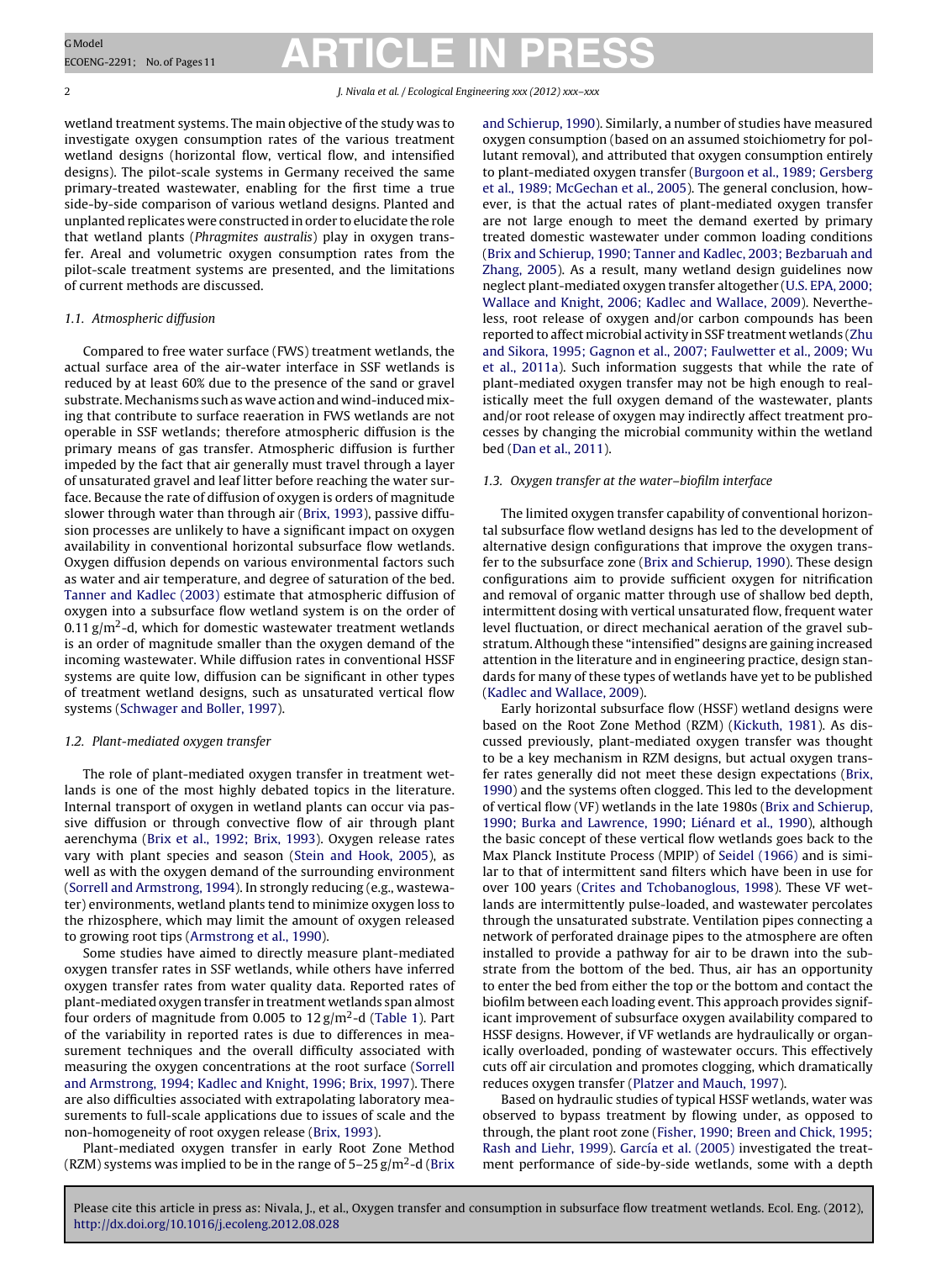#### J. Nivala et al. / Ecological Engineering *xxx (2012) xxx–xxx* 3

| Table T                              |  |  |
|--------------------------------------|--|--|
| Reported plant oxygen release rates. |  |  |

<span id="page-2-0"></span>**Table 1**

| Plant              | Plant oxygen release<br>rate $(g/m^2-d)$ | Approach                        | Source                     |
|--------------------|------------------------------------------|---------------------------------|----------------------------|
| Phragmites sp.     | $0.014 - 0.015$                          | Measurement of root respiration | Ye et al. (2012)           |
| Scirpus sp.        | $0.005 - 0.011a$                         | Measurement of root respiration | Bezbaruah and Zhang (2005) |
| Phragmites sp.     | 0.02                                     | Measurement of root respiration | Brix and Schierup (1990)   |
| Typha sp.          | 0.023                                    | Measurement of root respiration | Wu et al. (2001)           |
| Potamogeton sp.    | $0.4 - 0.5^a$                            | Measurement of root respiration | Kemp and Murray (1986)     |
| Typha sp.          | 0.45                                     | Model simulation                | Mburu et al. (2012)        |
| Schoenoplectus sp. | 0.94                                     |                                 |                            |
| Carex sp.          | 1.91                                     |                                 |                            |
| Phragmites sp.     | $1.6 - 3.1b$                             | Measurement of root respiration | Gries et al. (1990)        |
| Phragmites sp.     | 4.1                                      | Isotope analysis                | Wu et al. (2011a)          |
| Phragmites sp.     | $5.0 - 12$                               | Measurement of root respiration | Armstrong et al. (1990)    |

<sup>a</sup> Originally reported in mg/m2-d.

 $<sup>b</sup>$  Originally reported in mg/m<sup>2</sup>-h.</sup>

typical of most HSSF designs (50 cm) and some with a water depth limited to the rooting depth of the plants (in their study, it was 27 cm). Their results showed greater removal of organic matter and ammonia nitrogen in the shallow beds. Such findings indicate that oxygen transfer into HSSF wetlands by diffusion or root-oxygen release can be optimised without any additional energy inputs by simply limiting the wetted depth of the bed to the depth of the plant roots (generally 25–30 cm).

Another means of drawing air into a wetland bed is through the sequential filling and draining of the wastewater through the wetland substrate. As the wetland bed is drained, air is drawn into the bed [\(Green](#page-8-0) et [al.,](#page-8-0) [1997\),](#page-8-0) oxygenating the exposed biofilms on the wetland substratum. This improves treatment performance compared to systems with a static water level [\(Tanner](#page-9-0) et [al.,](#page-9-0) [1999;](#page-9-0) [Liebowitz](#page-9-0) et [al.,](#page-9-0) [2000\).](#page-9-0) Since the rate of air circulation (and thus oxygen transfer) is related to the frequency of water level fluctuation, internal recycling to rapidly fill and drain multiple wetland compartments is often employed [\(Behrends](#page-8-0) et [al.,](#page-8-0) [1996;](#page-8-0) [Austin](#page-8-0) et [al.,](#page-8-0) [2003;](#page-8-0) [Ronen](#page-8-0) [and](#page-8-0) [Wallace,](#page-8-0) [2010\).](#page-8-0) These systems are commonly termed "reciprocating", "tidal flow" or "fill-and-drain" wetlands.

Mechanical aeration of SSF wetlands using air distribution pipes installed at the bottom of the wetland bed has also been utilized as a means to increase oxygen transfer in wetland treatment systems. This includes aeration of HSSF wetlands [\(Wallace,](#page-10-0) [2001;](#page-10-0) [Higgins,](#page-10-0) [2003;](#page-10-0) [Ouellet-Plamondon](#page-10-0) et [al.,](#page-10-0) [2006;](#page-10-0) [Maltais-Landry](#page-10-0) et [al.,](#page-10-0) [2009\)](#page-10-0) and saturated VF wetlands [\(Murphy](#page-9-0) [and](#page-9-0) [Cooper,](#page-9-0) 2011; Wallace and [Liner,](#page-9-0) [2011\).](#page-9-0)

### **2. Methods for estimating oxygen transfer and consumption rates**

Historically, oxygen usage rates have been inferred from water quality data based on the amount of oxygen-consuming pollutants removed by the wetland. This approach requires the use of stoichiometry and influent–effluent water quality data ([Schwager](#page-9-0) [and](#page-9-0) [Boller,](#page-9-0) [1997;](#page-9-0) [Liénard](#page-9-0) et [al.,](#page-9-0) [1998;](#page-9-0) [Cooper,](#page-9-0) [2005\).](#page-9-0) Equations used for estimating oxygen usage vary widely in the literature. We note a distinction between the commonly used term: oxygen transfer rate and what we consider to be a more technically accurate term: oxygen consumption rate. The term oxygen transfer implies quantification of the total amount of oxygen that has physically passed into the subsurface wetland environment, whereas estimates based on inlet and outlet water quality data actually estimate the net amount of oxygen consumed in a system. Due to the dynamic and complex nature of the simultaneous processes in treatment wetlands, historically it has not been possible to directly quantify oxygen transfer rates. As such, we recommend the term oxygen consumption rate when using water quality data to infer how much oxygen has been consumed in a particular wetland treatment system. Oxygen transfer represents the upper limit of the potential oxygen consumption, and is thus an extremely important design parameter for treatment wetland systems.

In recent years, new methods have been developed to better quantify in situ oxygen transfer and oxygen consumption in treatment wetlands. These methods are still under development and refinement, and include the gas tracer method (measuring oxygen transfer), the respirometry method (estimating oxygen consumption) and inference from water quality data (estimating oxygen consumption).

### 2.1. Gas tracer method

The use of an inert gas as a tracer has been used to estimate oxygen transfer rates in wastewater treatment technologies such as rotating biological contactors ([Boumansour](#page-8-0) [and](#page-8-0) [Vasel,](#page-8-0) [1998\).](#page-8-0) [Schwager](#page-9-0) [and](#page-9-0) [Boller](#page-9-0) [\(1997\)](#page-9-0) applied sulphur hexafluoride  $(SF_6)$ to monitor enclosed air in an unsaturated vertical flow wetland, verifying that molecular gas diffusion is the dominant process responsible for high oxygen transfer rates in this type of system. With this method, they estimated a maximum oxygen flux of  $55$  g/m<sup>2</sup>-d.

[Santa](#page-9-0) [\(2007\)](#page-9-0) used propane  $(C_3H_8)$  to estimate an oxygen transfer rate for a laboratory scale unplanted HSSF wetland system with 48 h retention time, reporting a rate of  $0.78 g O<sub>2</sub>/m<sup>2</sup>$ -d. [Tyroller](#page-9-0) et [al.](#page-9-0) [\(2010\)](#page-9-0) further investigated the suitability of propane gas (87.5% purity) on a small (0.7  $m<sup>2</sup>$ ) HSSF system planted with P. australis. They reported an inverse correlation between hydraulic retention time and oxygen transfer rates, probably related to turbulence at the relatively short retention times they investigated. Oxygen transfer rates of 2.3–3.2  $gO<sub>2</sub>/m<sup>2</sup>$ -d were reported for a 15h hydraulic retention time, and  $0.2$ – $0.6 g O<sub>2</sub>/m<sup>2</sup>$ –d for a hydraulic retention time of 45 h.

### 2.2. Respirometry methods

The respirometry method is derived from conventional activated sludge wastewater treatment technology [\(Spanjers](#page-9-0) [and](#page-9-0) [Vangrolleghem,](#page-9-0) [1995\).](#page-9-0) It enables the quantification of microbial respiration, from which kinetic parameters can be derived. [Andreottola](#page-8-0) et [al.](#page-8-0) [\(2007\)](#page-8-0) modified the approach to fit a lab-scale vertical flow wetland column. Their approach enabled the elucidation of various components of microbial oxygen consumption in a saturated water column, including: endogenous respiration, nitrification, and oxidation of readily and slowly degradable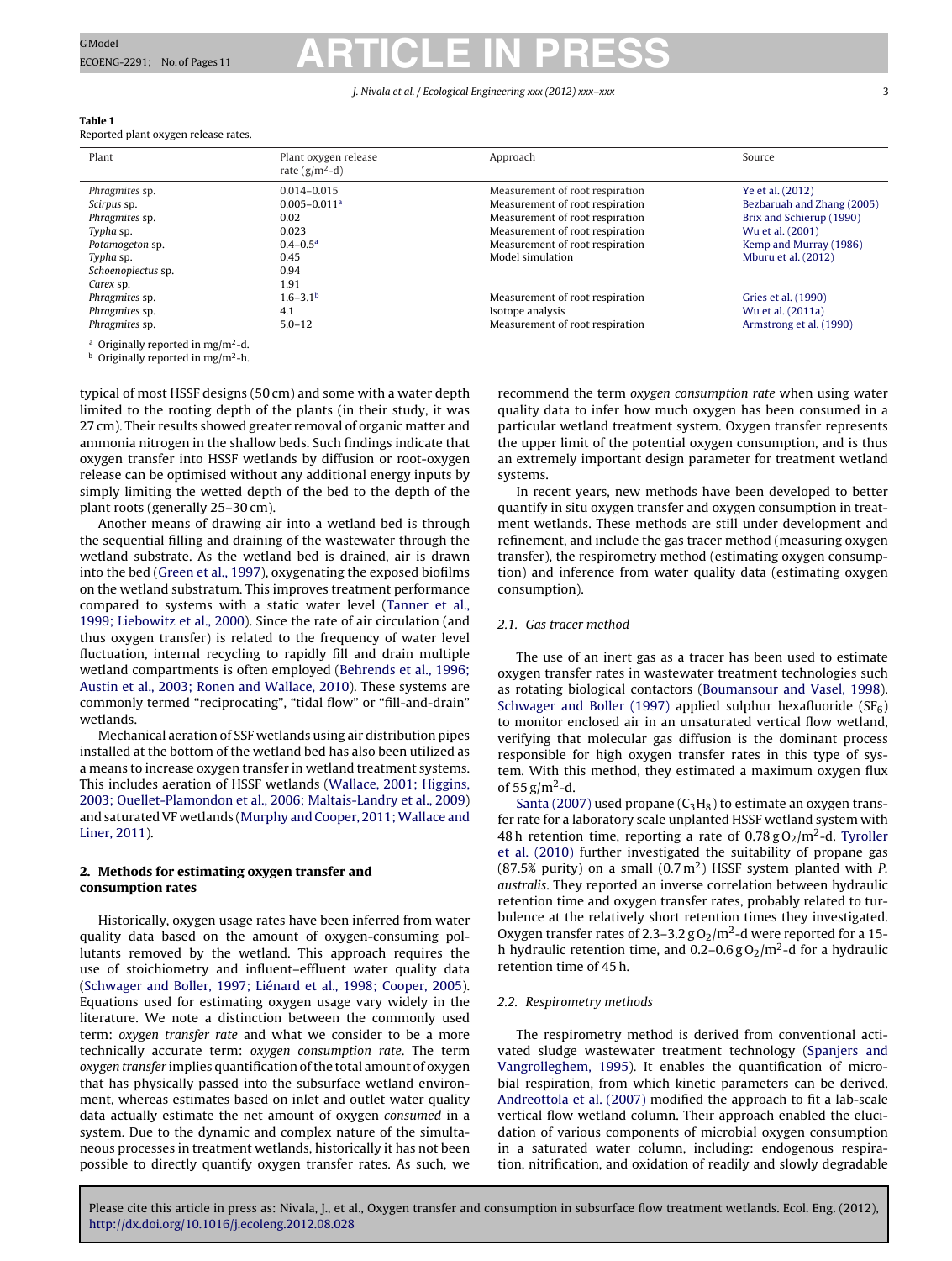4 J. Nivala et al. / Ecological Engineering *xxx (2012) xxx–xxx*

COD. Further work by [Ortigara](#page-9-0) et [al.](#page-9-0) [\(2010\)](#page-9-0) using this same approach reported a maximum areal-based oxygen usage rate of  $73$  gO<sub>2</sub>/m<sup>2</sup>-d for unplanted saturated vertical flow lab-scale mesocosms fed with wastewater.

[Morvannou](#page-9-0) et [al.](#page-9-0) [\(2010,](#page-9-0) [2011\)](#page-9-0) developed a solid respirometry method in order to assess microbial activity in an unsaturated vertical flow wetland. The solid respirometry approach resulted in a higher reported maximum rate of nitrification  $(41.3 \text{ g O}_2/\text{m}^3 \text{-h})$ compared to the liquid respirometry approach of [Ortigara](#page-9-0) et [al.](#page-9-0)  $(2010)$  (1.8 g O<sub>2</sub>/m<sup>3</sup>-h). The difference in results between the two methods is attributed to how oxygen was measured (e.g., water phase vs. air phase) ([Morvannou](#page-9-0) et [al.,](#page-9-0) [2010\).](#page-9-0) To date, respirometry methods have not been applied to full-scale wetland cores. However, these methods have been identified as a promising tool for better understanding the mechanisms involved in oxidation of carbonaceous and nitrogenous compounds in treatment wetlands ([Langergraber,](#page-9-0) [2010\).](#page-9-0)

### 2.3. Inference from water quality data

The common approach for estimating oxygen usage in treatment wetlands is through the use of stoichiometric relationships, water quality data, and basic assumptions about how pollutants are degraded in a wetland system. Each calculation includes two main components: first, an estimate of the carbonaceous biochemical oxygen demand removed in the wetland; and second, an estimate of nitrogenous biochemical oxygen demand removed. The implied oxygen consumption is then usually defined as the sum of the carbonaceous and nitrogenous components, and is generally reported as a rate that has been normalized to the surface area of the wetland bed (g/m2-d). Eq. (1) ([Liénard](#page-9-0) et [al.,](#page-9-0) [1998\),](#page-9-0) Eq. (2) ([Platzer,](#page-9-0) [1999\),](#page-9-0) and Eq. (3) ([Cooper,](#page-8-0) [2005\)](#page-8-0) show some of the various ways oxygen consumption rate (OCR) has been estimated in the treatment wetland literature.

$$
OCR = \frac{[1.0(\Delta M_{\rm COD}) + 4.5(\Delta M_{\rm TKN})]}{A}
$$
 (1)

$$
OCR = \frac{[0.7(\Delta M_{\text{COD}}) + 4.3(\Delta M_{\text{TKN}}) - 2.9(\Delta M_{\text{NO}_3 - \text{N}})]}{A}
$$
(2)

$$
OCR = \frac{[1.0(\Delta M_{BOD_5}) + 4.3(\Delta M_{NH_4-N})]}{A}
$$
(3)

where  $\Delta M$  is the mass removed for a specific parameter (=  $Q_i(C_i C_0$ ),  $g/d$ );  $Q_i$  is the inflow,  $m^3/d$ ;  $C_i$  is the inlet concentration,  $mg/L = g/m<sup>3</sup>$ ; C<sub>o</sub> is the outlet concentration, mg/L =  $g/m<sup>3</sup>$ ; A is the area,  $m<sup>2</sup>$ .

Simple inspection of Eqs. (1)–(3) show the differences between estimation methods. The difference between Chemical Oxygen Demand (COD), 5-day Biochemical Oxygen Demand (BOD5) and 5-day Carbonaceous Biochemical Oxygen Demand (CBOD<sub>5</sub>) are typically not well distinguished in the wetland literature (Table 2). The use of COD measures both biodegradable and non-biodegradable components; for the purpose of estimating oxygen usage, the use of COD will result in overestimated oxygen consumption since not all of the removed COD is necessarily aerobically biodegraded. When calculating oxygen usage rates, a factor of 0.7 is generally applied to COD values to estimate the biodegradable component of COD ([Platzer,](#page-9-0) [1999\).](#page-9-0) The BOD<sub>5</sub> and CBOD<sub>5</sub> tests both measure the oxygen required for decomposition of the bioavailable carbonaceous fraction. Conventional practice is to run the test for five days, but in some studies the test is run for seven days instead ([Mander](#page-9-0) et [al.,](#page-9-0) [2003\).](#page-9-0) The  $BOD<sub>5</sub>$  test measures the oxygen consumed by the decomposition of biodegradable carbonaceous material and ammonia nitrogen. The CBOD5 testis conducted with a chemical that inhibits nitrification. The use of a nitrification

#### **Table 2**

Common measurements used to characterize oxygen demand in wastewater.

| Measurement and abbreviation                                            | Description                                                                                                                                                          |
|-------------------------------------------------------------------------|----------------------------------------------------------------------------------------------------------------------------------------------------------------------|
| Chemical Oxygen Demand<br>(COD)                                         | Oxygen is consumed by decomposition<br>of both biodegradable and<br>non-biodegradable organic material.<br>Ammonia is not oxidized in this test.                     |
| 5-day Biochemical Oxygen<br>Demand $(BOD5)$                             | Oxygen is consumed by decomposition<br>of both biodegradable organic material<br>and ammonia nitrogen. The test is run<br>for five days.                             |
| 5-day Carbonaceous<br>Biochemical Oxygen Demand<br>(CBOD <sub>5</sub> ) | Oxygen is consumed by decomposition<br>of biodegradable organic material only.<br>Microbial nitrification is chemically<br>inhibited. The test is run for five days. |

inhibitor enables measurement of the carbonaceous component only. It is important to note that the treatment wetland literature generally uses the terms  $BOD<sub>5</sub>$  and  $CBOD<sub>5</sub>$  interchangeably creating a potential risk when comparing results from one study to those of another.

The next factor to consider is carbon degradation pathways in treatment wetlands. The amount of organic matter degraded aerobically (vs. anaerobically) is generally unknown for a given wetland system. In horizontal subsurface flow wetlands, the oxygen demand applied often exceeds the rate of oxygen transfer into the system, thus anaerobic pathways become an important mechanism for removal of organic matter. Overall removal (without distinction between pathways) is typically reported, although anaerobic, anoxic, and aerobic mechanisms are all potentially important as noted in [Brix](#page-8-0) [\(1990\)](#page-8-0) and [Tanner](#page-9-0) et [al.](#page-9-0) [\(1999\).](#page-9-0) [Tanner](#page-9-0) [and](#page-9-0) [Kadlec](#page-9-0) [\(2003\)](#page-9-0) note that most studies estimating oxygen usage from water quality data have assumed that all BOD removal occurs via aerobic processes, which is likely to result in an over-estimate of oxygen consumption in a wetland treatment system. [Brix](#page-8-0) [\(1990\)](#page-8-0) took a carbon and oxygen mass balance approach and found that 9% of the organic loading was deposited or decomposed anaerobically in the bed. [Ojeda](#page-9-0) et [al.](#page-9-0) [\(2008\)](#page-9-0) investigated the relative importance of anaerobic vs. anoxic/aerobic COD degradation pathways in a 2D simulation model, and suggest that between 60% and 70% of organic matter degradation could be attributed to anaerobic removal pathways (particularly methanogenesis and sulphate reduction). The results from another simulation study by [Llorens](#page-9-0) et [al.,](#page-9-0) [2011](#page-9-0) concur with the values reported by [Ojeda](#page-9-0) et [al.](#page-9-0) [\(2008\),](#page-9-0) citing 71.85–78.88% of organic matter removal occurring via anaerobic pathways. They suggest that methanogenesis and sulphate reduction can occur within the wetland simultaneously, and potentially at the same locations. Similarly, [Bezbaruah](#page-8-0) [and](#page-8-0) [Zhang](#page-8-0) [\(2009\)](#page-8-0) estimated that 64% of BOD is degraded through aerobic routes, and the remaining 36% is degraded anaerobically (although nitrogen cycle and temperature were not considered in their study). The uncertainty over the spatial and temporal overlap of various carbon degradation pathways has an impact when estimating oxygen consumption in treatment wetland systems. Oxygen consumption estimates based on water quality data alone do not, for example, account for the retention and accumulation of particulate organic matter within a system. For these reasons, [Kadlec](#page-9-0) [and](#page-9-0) [Wallace](#page-9-0) [\(2009\)](#page-9-0) propose an approach where a range of OCRs should be calculated, including a minimum scenario where all  $CBOD<sub>5</sub>$ removal is assumed to occur via anaerobic pathways or particulate accumulation.

There is a similar level of ambiguity when estimating the nitrogenous component of the oxygen usage calculation. The most common method is to base the estimation on the decrease in ammonia concentration in the system [\(Cooper,](#page-8-0) [1999;](#page-8-0) [Platzer,](#page-8-0) [1999;](#page-8-0) [Noorvee](#page-8-0) et [al.,](#page-8-0) [2005a\).](#page-8-0) However, this approach does not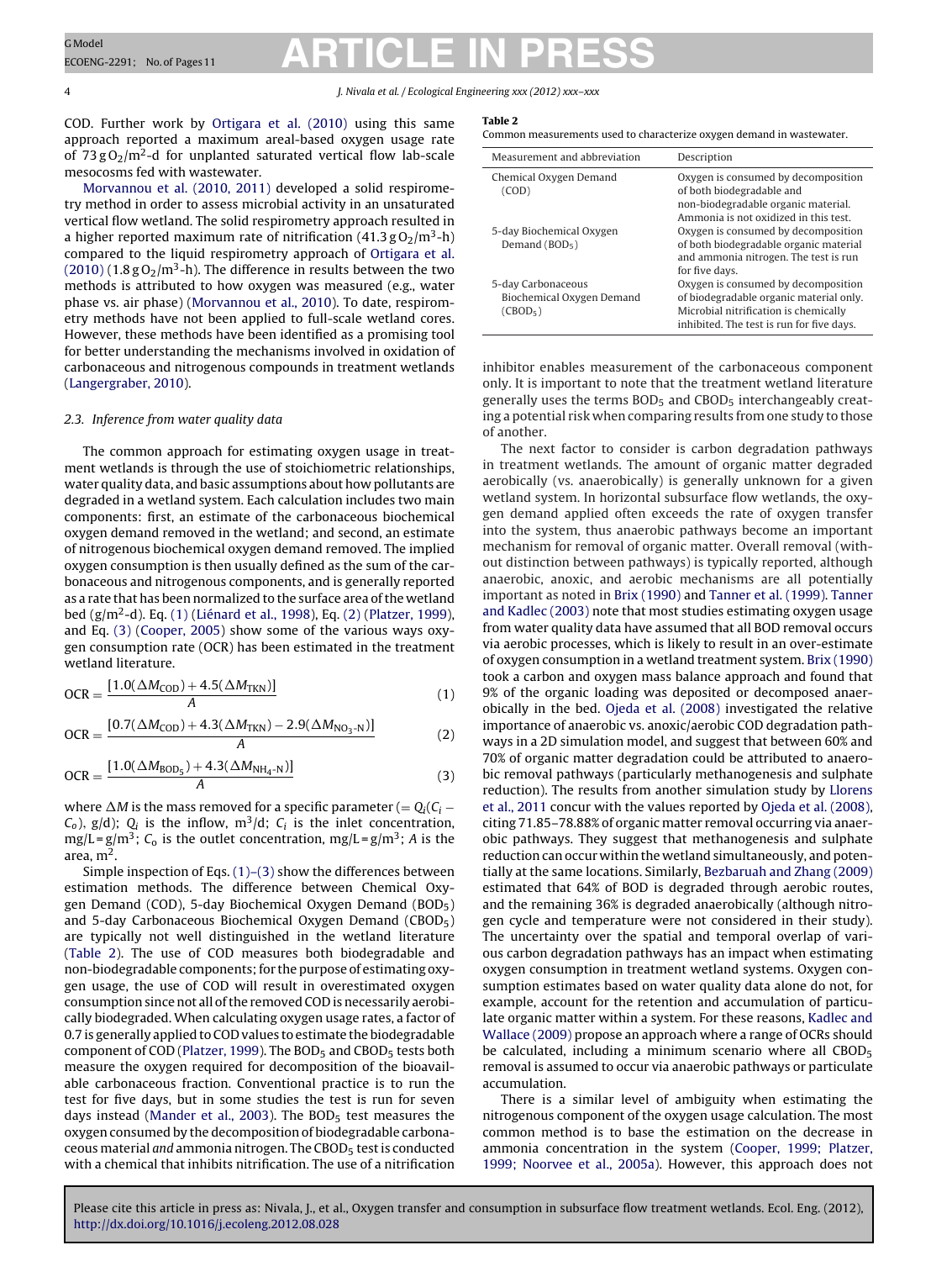<span id="page-4-0"></span>take into consideration biological transformation of organic nitrogen to ammonia (ammonification) and subsequent nitrification of that ammonia. It is therefore recommended to use Total Kjeldahl Nitrogen (TKN) concentrations in lieu of ammonium nitrogen concentrations when calculating oxygen consumption rates in treatment wetlands.

It is also worth reviewing the assumptions surrounding ammonium removal in treatment wetlands. [Tanner](#page-9-0) [and](#page-9-0) [Kadlec](#page-9-0) [\(2003\)](#page-9-0) point out that most studies assume ammonia removal occurs via the classical nitrification–denitrification sequence. However, alternate nitrogen removal pathways such as anaerobic ammonia oxidation (Anammox) [\(Jetten](#page-9-0) et [al.,](#page-9-0) [1999\)](#page-9-0) have called into question the appropriateness of this assumption. With recent advances in microbial identification and quantification methods, bacteria involved in alternate nitrogen removal pathways have been reported in various types of treatment wetlands ([Austin](#page-8-0) et [al.,](#page-8-0) [2003;](#page-8-0) [Shipin](#page-8-0) et [al.,](#page-8-0) [2004;](#page-8-0) [Dong](#page-8-0) [and](#page-8-0) [Sun,](#page-8-0) [2007;](#page-8-0) [Paredes](#page-8-0) et [al.,](#page-8-0) [2007;](#page-8-0) [Tao](#page-8-0) et [al.,](#page-8-0) [2011\)](#page-8-0) and other studies have claimed alternate nitrogen pathways from stoichiometry-based analyses ([Tanner](#page-9-0) [and](#page-9-0) [Kadlec,](#page-9-0) [2003;](#page-9-0) [Bishay](#page-9-0) [and](#page-9-0) [Kadlec,](#page-9-0) [2005;](#page-9-0) [Sun](#page-9-0) [and](#page-9-0) [Austin,](#page-9-0) [2007\).](#page-9-0) [Zhu](#page-10-0) et [al.](#page-10-0) [\(2010\)](#page-10-0) emphasize the potential importance of alternate nitrogen removal pathways especially in large-scale, nitrogen-rich wetland applications. Oxidation of ammonia through the use of nitrite results in a much lower oxygen requirement compared to conventional nitrification (1.94 g O/g NH<sub>4</sub>-N vs. 4.57 g O/g NH<sub>4</sub>-N) ([Kadlec](#page-9-0) [and](#page-9-0) [Wallace,](#page-9-0) [2009\),](#page-9-0) but the fraction of nitrogen removed through such pathways is unknown.

Despite the limitations of using water quality data, this method is commonly employed since other methods (gas tracer, respirometry) require specialized equipment and are confined to laboratory-scale experiments. In the case of full-scale treatment wetlands, water quality data are generally the only information available to estimate oxygen consumption. [Kadlec](#page-9-0) [and](#page-9-0) [Wallace](#page-9-0) [\(2009\)](#page-9-0) suggest an approach which takes into consideration the spectrum of uncertainties regarding carbon and nitrogen oxidation in treatment wetlands. They estimate oxygen consumption rates (OCR) with three equations (Eqs.  $(4)$ – $(6)$ ) for the maximum, intermediate, and minimum stoichiometric cases. The nitrogenous demand is calculated using Total Kjeldahl Nitrogen, in order to account for organic nitrogen that may be ammonified and thus, contribute an internal ammonia nitrogen load to the system. For the maximum case, a TKN stoichiometric coefficient of 4.6 is chosen (reflecting conventional nitrification); for the intermediate and minimum case estimates, a TKN stoichiometric coefficient of 1.7 is chosen (to reflect alternative nitrogen pathways). The carbonaceous component is calculated from CBOD5, with a stoichiometric coefficient of 1.5 for the maximum case, 1.0 for the intermediate case, and zero for the minimum (e.g., assuming that all  $CBOD<sub>5</sub>$  is removed anaerobically). Because inflow and outflow data are rarely available, the average inflow rate is typically used in these calculations. However, mass removals should be calculated from inflow and outflow values when such data are available.

$$
OCR_{Maximum} = \frac{[1.5(\Delta M_{CBOD_5}) + 4.6(\Delta M_{TKN})]}{A}
$$
(4)

$$
OCR_{\text{Intermediate}} = \frac{[1.0(\Delta M_{\text{CBOD}_5}) + 1.7(\Delta M_{\text{TKN}})]}{A}
$$
(5)

$$
OCRMinimum = \frac{[1.7(\Delta MTKN)]}{A}
$$
 (6)

where  $\Delta M$ is the mass removed for a specific parameter(= $Q_iC_i - Q_0C_0$ ), g/d;  $Q_i$  is the inflow, m<sup>3</sup>/d;  $Q_0$  is the outflow,  $m^3$  d;  $C_i$  is the inlet concentration,  $mg/L = g/m^3$ ;  $C_0$  is the outlet concentration,  $mg/L = g/m^3$ ; A is the area, m<sup>2</sup>.

Reported oxygen consumption rates from the treatment wetland literature are summarized in [Table](#page-5-0) 3. Since the distinction between oxygen consumption and oxygen transfer is not often made in the wetland literature, many of the previous studies in [Table](#page-5-0) 3 have reported results as an oxygen transfer rate, when in fact, the calculated result was an oxygen consumption rate. Most values have been estimated according to water quality data. Reported oxygen consumption rates for horizontal flow wetlands are generally lower than  $10 \text{ g/m}^2$ -d, whereas reported rates for vertical flow wetlands are nearly an order of magnitude higher. Rates for intensified wetlands or hybrid (combination) systems are yet higher; although care should be exercised in extrapolating results from highly controlled laboratory environments to fullscale designs.

### **3. Research facility in Langenreichenbach, Germany**

A pilot-scale research facility near the village of Langenreichenbach, Germany was commissioned in 2010 to compare the relative merits and capabilities of conventional and alternative ecotechnologies, with a specific focus on design configurations that overcome the limitation of subsurface oxygen availability. Planted and unplanted replicates were constructed in order to elucidate the role that wetland plants (P. australis, among others) play in oxygen transfer. The site contains 15 individual treatment systems, which are briefly described in [Table](#page-5-0) 4. All systems are loaded with municipal wastewater that has first been passed through a sedimentation tank for primary treatment. For a detailed description of the overall research facility and each specific design, the reader is referred to [Nivala](#page-9-0) et [al.](#page-9-0) [\(in](#page-9-0) [preparation\).](#page-9-0)

[Table](#page-6-0) 5 summarizes the influent and effluent water quality data for the 15 treatment systems. Each system was operated at its design loading throughout the course of this study. [Table](#page-7-0) 6 provides oxygen consumption rates for each system based on inflow and outflow rates and water quality data as outlined in the previous section (Eqs. (4)–(6)). Using [Tables](#page-6-0) 5 and 6, comparisons can be made between the different wetland configurations (HSSF, VF and intensified), and how the Langenreichenbach wetlands compare to systems reported in the literature.

The horizontal flow systems (H25, H25p, H50 and H50p) removed CBOD<sub>5</sub> and TN; however effluent ammonia concentrations were at or around influent concentrations due to internal ammonification of organic nitrogen. The lack of significant ammonia removal and relatively high effluent CBOD concentrations indicates that the treatment environment was oxygen limited, thus the range of oxygen consumption rates (OCR) reported in [Table](#page-7-0) 6  $(0.4-12.9 \text{ g/m}^2$ -d; depending on stoichiometric assumptions) is likely to bracket the range of OCR rates possible in a HSSF wetland system. These results also closely match the inferred oxygen consumption rates reported by [Kadlec](#page-9-0) [and](#page-9-0) [Wallace](#page-9-0) [\(2009\)](#page-9-0) from their aggregated data set (approximately 362 HSSF wetlands).

The deeper HF systems (H50 and H50p) had higher areal OCRs than the shallow systems (H25 and H25p), which is not consistent with the data presented by [García](#page-8-0) et [al.](#page-8-0) [\(2004\).](#page-8-0) However, both H50 and H50p were loaded at 0.20  $m^3/d$  (double the loading rate of H25 and H25p).While the shallow beds (H25 and H25p) delivered lower effluent concentrations, the load removed in the deeper beds was higher due to the higher flow rate applied to H50 and H50p, thereby resulting in higher areal OCRs. Looking at the difference between planted and unplanted beds (H25 vs. H25p and H50 vs. H50p), the planted beds had higher oxygen consumption rates, indicating that vegetation (in this study, P. australis) enhanced the transfer of oxygen to the substrate. Most interestingly, the shallow beds (H25 and H25p) showed the greatest effect of vegetation on OCR, presumably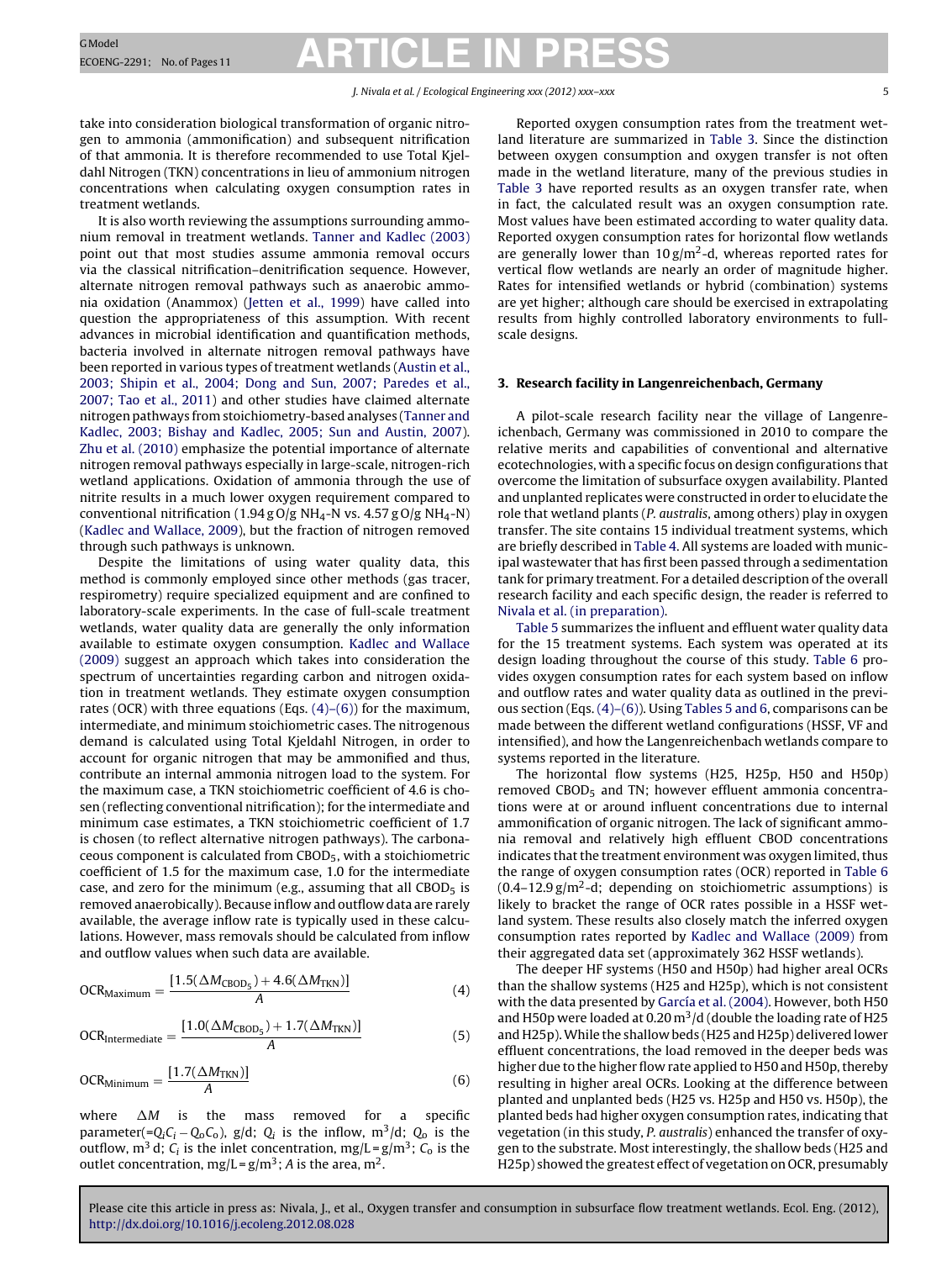### <span id="page-5-0"></span>6 J. Nivala et al. / Ecological Engineering *xxx (2012) xxx–xxx*

### **Table 3**

Reported oxygen consumption rates for HSSF, VF, intensified, and hybrid treatment wetland systems.

| System                        | Scale      | Method used for estimation <sup>a</sup>    | Oxygen consumption rate $(g/m^2-d)$ | Source                       |
|-------------------------------|------------|--------------------------------------------|-------------------------------------|------------------------------|
| <b>Horizontal flow</b>        |            |                                            |                                     |                              |
| HF                            | Laboratory | Gas tracer                                 | $0.3 - 5.0$                         | Tyroller et al. (2010)       |
| HF                            | Laboratory | Gas tracer                                 | 0.78                                | Santa (2007)                 |
| HF                            | Full       | Water quality data (BOD, NH <sub>4</sub> ) | 2.43                                | McGechan et al. (2005)       |
| HF                            | Full       | Water quality data (BOD, NH <sub>4</sub> ) | 2.7                                 | Noorvee et al. (2005b)       |
| HF                            | Full       | Water quality data (BOD, NH <sub>4</sub> ) | $3.87 - 11.6$                       | Gasiunas (2011)              |
| HF                            | Full       | Water quality data (BOD, NH <sub>4</sub> ) | $5.5 - 10.0$                        | Gersberg et al. (1986)       |
| HF                            | Full       | Water quality data (BOD, $NH4$ )           | 7.3                                 | Headley et al. (2005)        |
| <b>Vertical flow</b>          |            |                                            |                                     |                              |
| VF                            | Laboratory | Gas tracer                                 | 56                                  | Schwager and Boller (1997)   |
| VF                            | Laboratory | Respirometry                               | 49                                  | Andreottola et al. (2007)    |
| <b>VF</b>                     | Laboratory | Respirometry                               | 73                                  | Ortigara et al. (2010)       |
| <b>VF</b>                     | Laboratory | Water quality data (BOD, $NOx$ )           | $29.7 - 57.1$                       | Sun et al. (2002)            |
| <b>VF</b>                     | Laboratory | Water quality data (BOD, NH <sub>4</sub> ) | 147-156                             | Ye et al. (2012)             |
| <b>VF</b>                     | Laboratory | Water quality data (COD, NH <sub>4</sub> ) | $60 - 80$                           | Kantawanichkul et al. (2009) |
| <b>VF</b>                     | Full       | Water quality data (BOD, NH <sub>4</sub> ) | $5.7 - 18.4$                        | Gasiunas (2011)              |
| VF                            | Full       | Water quality data (COD, TKN, $NO3$ )      | 28.4-35.4                           | <b>Weedon</b> (2003)         |
| <b>VF</b>                     | Full       | Water quality data (COD, TKN)              | 55                                  | Kayser and Kunst (2005)      |
| <b>VF</b>                     | Full       | Water quality data (BOD, NH <sub>4</sub> ) | 63.6                                | Noorvee et al. (2005b)       |
| <b>VF</b>                     | Full       | Water quality data (BOD, NH <sub>4</sub> ) | 92                                  | Johansen et al. (2002)       |
| <b>VF</b>                     | n/a        | Numerical simulation                       | 13.6                                | Petitjean et al. (2012)      |
| VF (French)                   | n/a        | Numerical simulation                       | 90                                  | Petitjean et al. (2012)      |
| VF (French)                   | Full       | Water quality data (COD, TKN)              | 68                                  | Liénard et al. (1998)        |
| Intensified or hybrid systems |            |                                            |                                     |                              |
| Hybrid                        | Full       | Water quality data (BOD, $NH4$ )           | $40 - 79$                           | Cooper (2003)                |
| HF+aeration                   | Full       | Water quality data (BOD, NH <sub>4</sub> ) | $50 - 100$                          | Kadlec and Wallace (2009)    |
| HF+aeration                   | Full       | Water quality data (BOD, NH <sub>4</sub> ) | 134                                 | <b>Wallace (2002)</b>        |
| <b>Tidal flow</b>             | Laboratory | Gaseous $O2$ measurements                  | 350                                 | Wu et al. (2011b)            |
| <b>Tidal flow</b>             | Laboratory | Water quality data (BOD, NH <sub>4</sub> ) | 482                                 | Sun et al. (2005)            |
| <b>Tidal flow</b>             | Full       | Water quality data (BOD, NH <sub>4</sub> ) | 30                                  | Cooper and Cooper (2005)     |
| VF + batch loading            | Pilot      | Water quality data (BOD, NH <sub>4</sub> ) | 21.1                                | Karabelnik et al. (2008)     |
| $VF + recirculation$          | Full       | Water quality data (BOD, NH <sub>4</sub> ) | 87                                  | Noorvee (2007)               |
| VF + passive air pump         | Laboratory | Water quality data (NH <sub>4</sub> )      | $30 - 80$                           | Green et al. (1998)          |
| VF + passive air pump         | Laboratory | Water quality data (NH <sub>4</sub> )      | 520-4760                            | Lahav et al. (2001)          |
| $VF + aeration$               | Full       | Water quality data (BOD, $NH4$ )           | 48                                  | Murphy and Cooper (2011)     |
| $VF + aeration$               | Full       | Water quality data (BOD)                   | 1027                                | Wallace and Liner (2011)     |

<sup>a</sup> Gas tracer experiments measure the rate of oxygen transfer to the subsurface.

#### **Table 4**

Design and operational details of the 15 treatment systems at Langenreichenbach, Germany.

| System abbreviation <sup>a</sup> | System type     | Effective depth <sup>b</sup> (cm) | Saturation status | Main media     | Hydraulic loading<br>rate $(L/m^2-d)$ |
|----------------------------------|-----------------|-----------------------------------|-------------------|----------------|---------------------------------------|
| H25, H25p                        | HF              | 25                                | Saturated         | 8–16 mm gravel | 18                                    |
| H50, H50p                        | HF              | 50                                | Saturated         | 8-16 mm gravel | 36                                    |
| VS1, $VS1pc$                     | VF              | 85                                | Unsaturated       | $1-3$ mm sand  | 95                                    |
| VS2, $VSDd$                      | VF              | 85                                | Unsaturated       | $1-3$ mm sand  | 95                                    |
| VG, VGp                          | VF              | 85                                | Unsaturated       | 4-8 mm gravel  | 95                                    |
| VA, VAp                          | VF + aeration   | 85                                | Saturated         | 8–16 mm gravel | 95                                    |
| HA, HAp                          | $HF + aeration$ | 100                               | Saturated         | 8–16 mm gravel | 130                                   |
| R                                | Reciprocating   | 95                                | Alternating       | 8-16 mm gravel | 160                                   |

<sup>a</sup> Systems planted with Phragmites australis are denoted with "p" in the system abbreviation.

**b** Effective depth refers to the depth of the media involved in treatment. Depth of media not involved in treatment (such as the fill above distribution shields in a vertical flow bed, or the layer of dry gravel in a saturated bed) is not considered.

<sup>c</sup> Systems were dosed once every hour.

<sup>d</sup> Systems were dosed once every 2 h.

because the plant rhizosphere was able to occupy a greater portion of the overall bed volume.

The OCRs of the unsaturated VF systems were more than double the mean values reported by [Kadlec](#page-9-0) and Wallace [\(2009\).](#page-9-0) This makes sense, because the Langenreichenbach VF systems were operated at a higher hydraulic loading rate (95 mm/d) compared to those in the dataset of Kadlec and Wallace (43 mm/d). The sand-based systems (VS1, VS1p, VS2, VS2p) displayed higher OCRs than the gravelbased systems (VG, VGp), indicating that the size of the media plays an important role in the overall treatment process. Interestingly, the gravel-based vertical flow systems had higher total N removal rates, possibly because the lower oxygen availability provided more favorable conditions for denitrification compared to the sand-based beds. Concurrent denitrification would mean that some of the observed CBOD removal was consumed anaerobically by denitrifying bacteria, therefore leading to a slight overestimate for the maximum OCR (Eq. [\(6\)\);](#page-4-0) however within the range of stoichiometric assumptions presented in  $(Eqs. (4)–(6))$ , the calculated range of OCRs are still valid. The difference in dosing frequency used for VS1 and VS1p (every hour) vs. VS2 and VS2p (every 2 h) did not appear to play a role in treatment efficiency, indicating that net effect of these dosing regimes did not have a large impact on OCR. For the sand-based VF systems (VS1, VS1p, VS2, VS2p), vegetated systems showed slightly higher OCR values than nonplanted systems (similar to the HF results), indicating that plants may slightly improve inferred OCR. However, it is worth noting that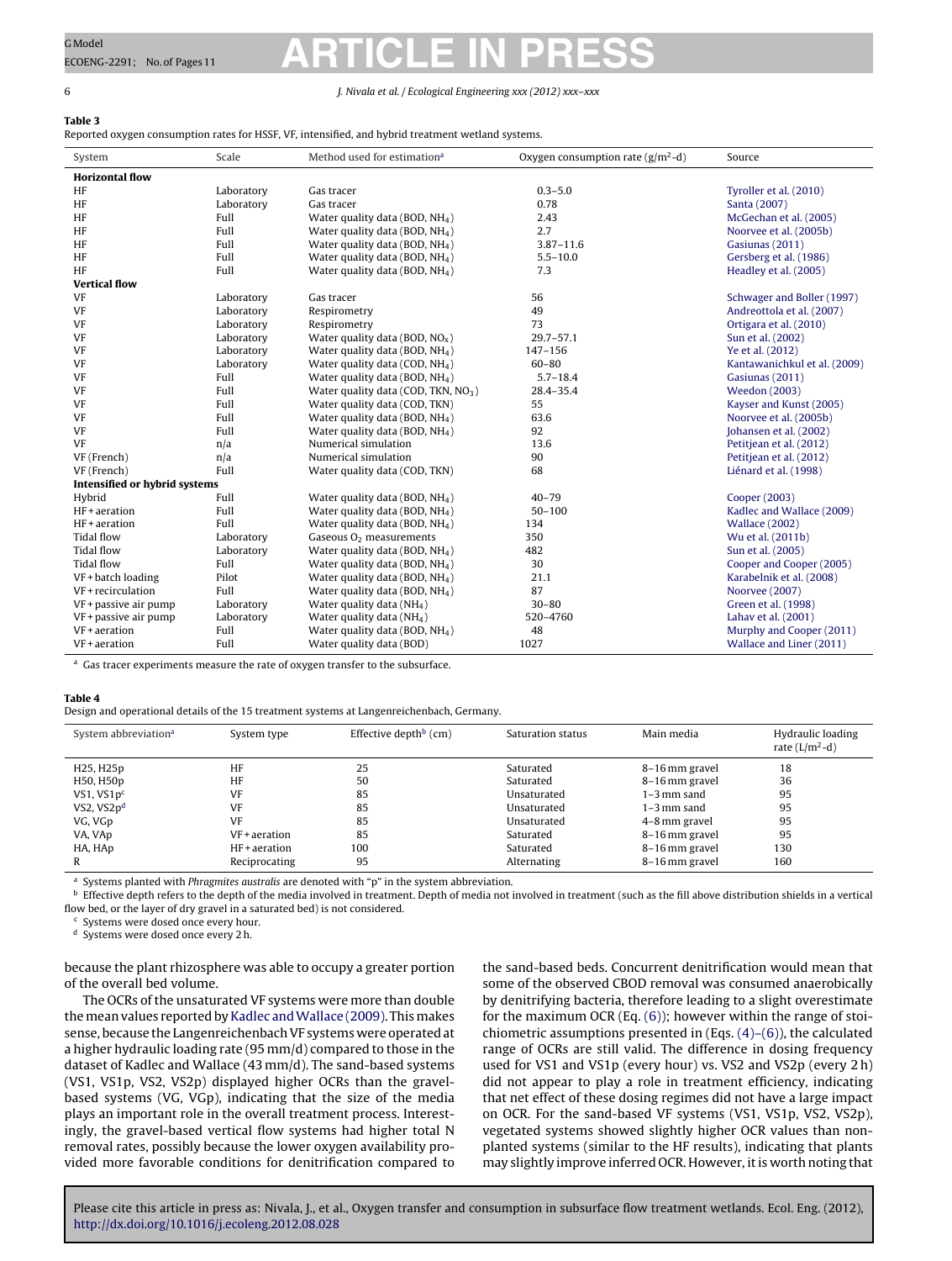J U

IU.

<u>p</u> π T

J. Nivala et al. / Ecological

Engineering

*xxx (2012) xxx–xxx*

#### **Table 5** Water quality data for the 15 treatment wetland systems at Langenreichenbach, Germany.  $\overline{\phantom{a}}$

| System <sup>a</sup>        | Area $(m2)$ | Effective<br>depth(m) | Flow         |              | CBOD <sub>5</sub> |                           | TN              |                 | $NH_4-N$        |                 | <b>TKN<sup>e</sup></b> |                | $NOx - Ne$   |                | $Org-Ne$     |              |
|----------------------------|-------------|-----------------------|--------------|--------------|-------------------|---------------------------|-----------------|-----------------|-----------------|-----------------|------------------------|----------------|--------------|----------------|--------------|--------------|
|                            |             |                       | $Q_i(m^3/d)$ | $Q_0(m^3/d)$ |                   | $C_i$ (mg/L) $C_o$ (mg/L) | $C_i$ (mg/L)    | $C_{o}$ (mg/L)  | $C_i$ (mg/L)    | $C_0$ (mg/L)    | $C_i$ (mg/L)           | $C_{o}$ (mg/L) | $C_i$ (mg/L) | $C_{o}$ (mg/L) | $C_i$ (mg/L) | $C_0$ (mg/L) |
| Horizontal flowb           |             |                       |              |              |                   |                           |                 |                 |                 |                 |                        |                |              |                |              |              |
| H <sub>25</sub>            | 5.64        | 0.25                  | 0.10         | 0.11         | $236 \pm 80$      | $48.8 \pm 18.5$           | $72.8 \pm 16.6$ | $56.0 \pm 12.6$ | $54.6 \pm 17.1$ | $54.6 \pm 19.1$ | 72.4                   | 55.7           | 0.4          | 0.3            | 17.8         | 1.1          |
| H25p                       | 5.64        | 0.25                  | 0.10         | 0.09         | $236 \pm 80$      | $43.4 \pm 19.4$           | $72.8 \pm 16.6$ | $50.4 \pm 13.6$ | $54.6 \pm 17.1$ | $49.5 \pm 20.7$ | 72.4                   | 50.2           | 0.4          | 0.3            | 17.8         | 0.6          |
| H50                        | 5.64        | 0.50                  | 0.20         | 0.21         | $234 \pm 78$      | $60.1 \pm 21.5$           | $72.7 \pm 16.6$ | $57.7 \pm 11.8$ | $54.4 \pm 16.7$ | $56.7 \pm 19.7$ | 72.3                   | 57.4           | 0.4          | 0.2            | 17.9         | 0.7          |
| H <sub>50</sub> p          | 5.64        | 0.50                  | 0.20         | 0.19         | $234 \pm 78$      | $66.0 \pm 25.1$           | $72.7 \pm 16.6$ | $55.8 \pm 11.7$ | $54.4 \pm 16.7$ | $52.9 \pm 16.4$ | 72.3                   | 55.6           | 0.4          | 0.3            | 17.9         | 2.7          |
| Vertical flow <sup>c</sup> |             |                       |              |              |                   |                           |                 |                 |                 |                 |                        |                |              |                |              |              |
| VS <sub>1</sub>            | 6.20        | 0.85                  | 0.58         | 0.58         | $230 \pm 78$      | $7.6 \pm 10.2$            | $72.0 \pm 16.9$ | $54.4 \pm 13.5$ | $53.2 \pm 15.8$ | $11.0 \pm 12.6$ | 71.7                   | 13.9           | 0.4          | 40.5           | 18.5         | 2.8          |
| VS <sub>1p</sub>           | 6.20        | 0.85                  | 0.58         | 0.56         | $230 \pm 78$      | $3.9 \pm 4.8$             | $72.0 \pm 16.9$ | $52.1 \pm 14.1$ | $53.2 \pm 15.8$ | $6.8 \pm 10.5$  | 71.7                   | 10.3           | 0.4          | 41.7           | 18.5         | 3.5          |
| VS <sub>2</sub>            | 6.20        | 0.85                  | 0.58         | 0.59         | $230 \pm 78$      | $5.3 \pm 4.4$             | $72.0 \pm 16.9$ | $58.3 \pm 12.8$ | $53.2 \pm 15.8$ | $11.2 \pm 13.6$ | 71.7                   | 15.6           | 0.4          | 42.6           | 18.5         | 4.4          |
| VS <sub>2p</sub>           | 6.20        | 0.85                  | 0.58         | 0.55         | $230 \pm 78$      | $4.1 \pm 3.5$             | $72.0 \pm 16.9$ | $56.2 \pm 13.0$ | $53.2 \pm 15.8$ | $6.8 \pm 10.5$  | 71.7                   | 10.9           | 0.4          | 45.4           | 18.5         | 4.0          |
| VG                         | 6.20        | 0.85                  | 0.59         | 0.59         | $230 \pm 78$      | $21.5 \pm 17.6$           | $72.0 \pm 16.9$ | $47.0 \pm 10.8$ | $53.2 \pm 15.8$ | $16.8 \pm 11.8$ | 71.7                   | 20.4           | 0.4          | 26.6           | 18.5         | 3.6          |
| VGp                        | 6.20        | 0.85                  | 0.59         | 0.58         | $230 \pm 78$      | $31.3 \pm 27.5$           | $72.0 \pm 16.9$ | $50.0 \pm 12.5$ | $53.2 \pm 15.8$ | $18.0 \pm 12.1$ | 71.7                   | 22.6           | 0.4          | 27.4           | 18.5         | 4.6          |
| Intensified <sup>d</sup>   |             |                       |              |              |                   |                           |                 |                 |                 |                 |                        |                |              |                |              |              |
| VA                         | 6.20        | 0.85                  | 0.59         | 0.59         | $233 \pm 76$      | $4.0 \pm 4.5$             | $72.0 \pm 17.0$ | $39.8 \pm 8.1$  | $54.9 \pm 16.6$ | $0.9 \pm 0.9$   | 71.6                   | 4.5            | 0.3          | 35.3           | 16.7         | 3.6          |
| VAp                        | 6.20        | 0.85                  | 0.59         | 0.58         | $233 \pm 76$      | $5.0 \pm 4.4$             | $72.0 \pm 17.0$ | $43.3 \pm 9.9$  | $54.9 \pm 16.6$ | $0.5 \pm 0.3$   | 71.6                   | 4.1            | 0.3          | 39.2           | 16.7         | 3.6          |
| HA                         | 5.64        | 1.00                  | 0.74         | 0.74         | $236 \pm 74$      | $2.4 \pm 3.9$             | $72.9 \pm 16.8$ | $40.3 \pm 13.6$ | $55.9 \pm 17.2$ | $0.4 \pm 0.9$   | 72.6                   | 4.4            | 0.3          | 35.9           | 16.6         | 3.3          |
| HAp                        | 5.64        | 1.00                  | 0.74         | 0.72         | $236 \pm 74$      | $1.9 \pm 2.9$             | $72.9 \pm 16.8$ | $39.9 \pm 13.6$ | $55.9 \pm 17.2$ | $0.5 \pm 0.6$   | 72.6                   | 3.5            | 0.3          | 36.4           | 16.6         | 3.0          |
| R                          | 13.2        | 0.95                  | 1.93         | 1.93         | $206 \pm 84$      | $3.4 \pm 3.8$             | $67.4 \pm 19.2$ | $18.7 \pm 9.1$  | $49.2 \pm 17.9$ | $4.3 \pm 10.5$  | 66.9                   | 6.9            | 0.5          | 11.8           | 17.7         | 2.6          |

<sup>a</sup> Although the influent wastewater came from a single source, average influent concentrations for each system may vary due to operation and maintenance activities and sampling schedule. Data were collected between August 2010 and December 2011. Mean values and standard deviations are presented for measured water quality parameters.

<sup>b</sup> Based on 40–46 sampling events.

c Based on 43–45 sampling events.

<sup>d</sup> Based on 28–34 sampling events.

e Calculated from mean values.

<span id="page-6-0"></span>Please cite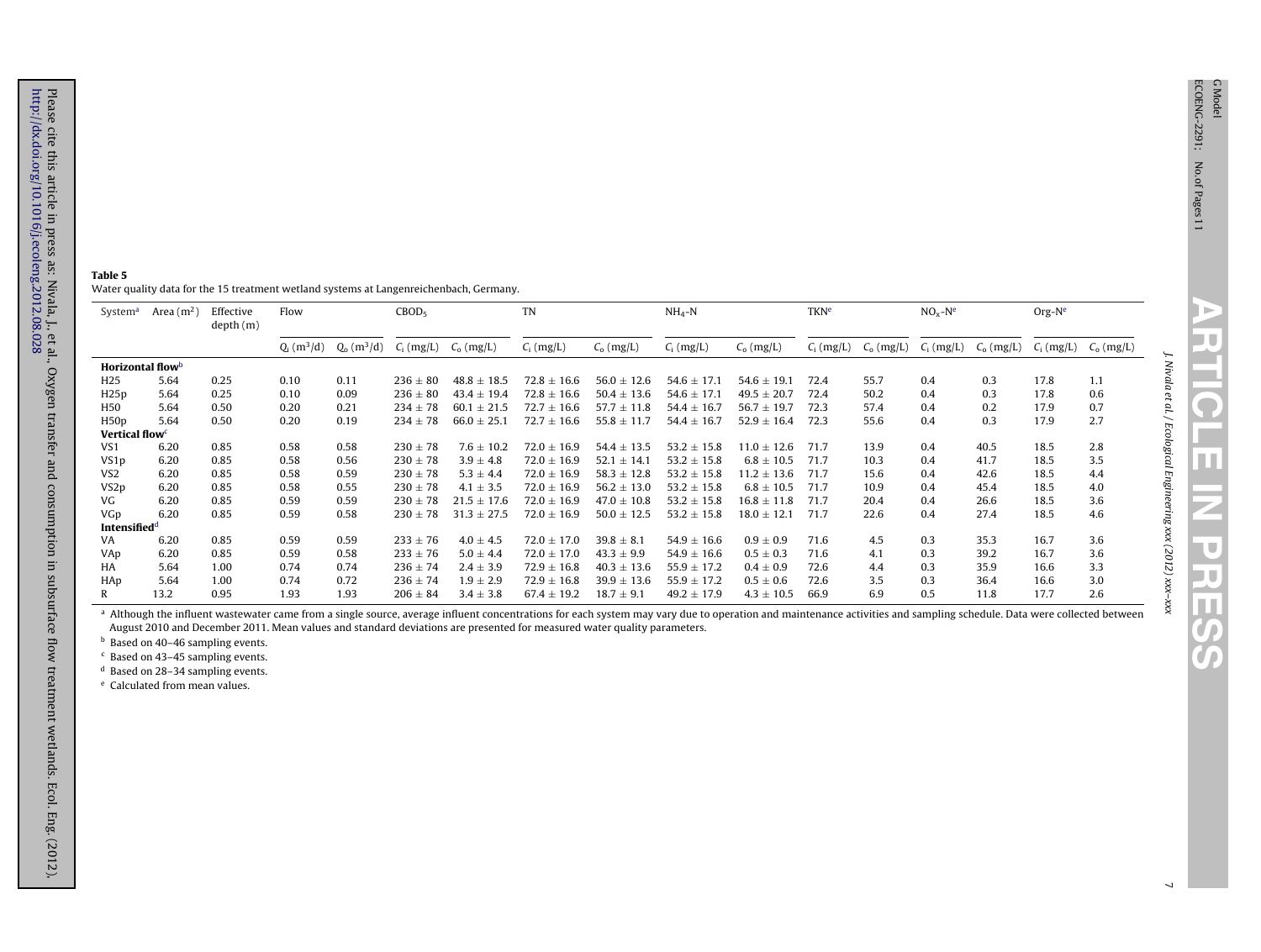### <span id="page-7-0"></span>8 J. Nivala et al. / Ecological Engineering *xxx (2012) xxx–xxx*

### **Table 6**

Oxygen consumption rates observed for the 15 treatment wetland systems at Langenreichenbach, Germany.

| System                                    |                        | Areal oxygen consumption rate <sup>a</sup> |                        |                        | Volumetric oxygen consumption rate <sup>a,b</sup> |                          |
|-------------------------------------------|------------------------|--------------------------------------------|------------------------|------------------------|---------------------------------------------------|--------------------------|
|                                           | Maximum<br>$(g/m^2-d)$ | Intermediate<br>$(g/m^2-d)$                | Minimum<br>$(g/m^2-d)$ | Maximum<br>$(g/m^3-d)$ | Intermediate<br>$(g/m^3-d)$                       | Minimum<br>$(g/m^3-d)$   |
| <b>Horizontal flow</b>                    |                        |                                            |                        |                        |                                                   |                          |
| H <sub>25</sub>                           | 6.3                    | 3.8                                        | 0.5                    | 25.5                   | 15.5                                              | 1.9                      |
| H25p                                      | 7.9                    | 4.5                                        | 0.9                    | 31.6                   | 18.1                                              | 3.7                      |
| H50                                       | 11.8                   | 7.1                                        | 0.9                    | 23.5                   | 14.3                                              | 1.7                      |
| H <sub>50</sub> p                         | 12.9                   | 7.6                                        | 1.3                    | 25.8                   | 15.1                                              | 2.6                      |
| Kadlec and Wallace (2009) 50th percentile | 6.3                    | 3.2                                        | 1.0                    | -                      | $\overline{\phantom{m}}$                          | $\overline{\phantom{m}}$ |
| Kadlec and Wallace (2009) 80th percentile | 12.8                   | 7.5                                        | 2.0                    | -                      | $\overline{\phantom{0}}$                          | $\equiv$                 |
| <b>Vertical flow</b>                      |                        |                                            |                        |                        |                                                   |                          |
| VS1                                       | 56.1                   | 30.0                                       | 9.2                    | 66.0                   | 35.3                                              | 10.8                     |
| VS <sub>1p</sub>                          | 58.4                   | 31.0                                       | 9.8                    | 68.7                   | 36.5                                              | 11.5                     |
| VS <sub>2</sub>                           | 56.0                   | 30.2                                       | 9.0                    | 65.9                   | 35.5                                              | 10.5                     |
| VS <sub>2p</sub>                          | 58.6                   | 31.2                                       | 9.8                    | 68.9                   | 36.7                                              | 11.6                     |
| VG                                        | 52.0                   | 28.0                                       | 8.2                    | 61.2                   | 33.0                                              | 9.7                      |
| VGp                                       | 49.8                   | 26.8                                       | 7.9                    | 58.6                   | 31.5                                              | 9.3                      |
| Kadlec and Wallace (2009) 50th percentile | 24.7                   | 13.4                                       | 3.5                    | -                      | $\overline{\phantom{0}}$                          | -                        |
| Kadlec and Wallace (2009) 80th percentile | 39.9                   | 20.0                                       | 9.1                    | -                      | $\overline{\phantom{0}}$                          | $\qquad \qquad -$        |
| Intensified <sup>c</sup>                  |                        |                                            |                        |                        |                                                   |                          |
| VA                                        | 62.2                   | 32.7                                       | 10.9                   | 73.2                   | 38.5                                              | 12.8                     |
| VAp                                       | 62.3                   | 32.7                                       | 11.0                   | 73.3                   | 38.5                                              | 12.9                     |
| HA                                        | 86.8                   | 45.7                                       | 15.1                   | 86.8                   | 45.7                                              | 15.1                     |
| HAp                                       | 87.5                   | 46.0                                       | 15.4                   | 87.5                   | 46.0                                              | 15.4                     |
| R                                         | 84.8                   | 44.6                                       | 14.9                   | 89.3                   | 46.9                                              | 15.7                     |

<sup>a</sup> Rates have been calculated using average daily inflow and outflow rates.

**b** Volumetric calculations are based on effective depth as listed in [Table](#page-5-0) 4.

 $c$  Systems were loaded at design load. Effluent concentrations of CBOD<sub>5</sub> and ammonia for intensified systems were very low (< 5 mg/L) indicating that oxygen consumption rates would be higher (but not necessarily sustainable) with increased loading.

this increased OCR in the presence of plants was mainly due to an increased rate of NH<sub>4</sub>-N removal, which may be a result of plant uptake rather than enhanced nitrification in the system. Plants do not seem to play a significant role in OCR for the gravel-based systems (VG and VGp).

The intensified wetland systems (HA, HAp, VA, VAp and R) easily out-performed the passive horizontal flow (H25, H25p, H50, H50p) and gravel-based VF (VG and VGp) wetland treatment systems. While the differential is smaller for the passive sand-based vertical flow systems (VS1, VS1p, VS2, VS2p), the intensified systems still achieved lower effluent concentrations, especially with regards to ammonium-N. This is reflected in the overall OCR results (Table 6) that combine the effects of contaminant removal and applied hydraulic load. Since the intensified systems had such low effluent concentrations ( $\leq$ 5 mg/L CBOD<sub>5</sub> and  $\leq$ 5 mg/L NH<sub>4</sub>-N) despite the higher hydraulic loadings ([Table](#page-5-0) 4), the OCR values reported here probably do not represent the maximum OCR values that can be achieved in intensified wetland systems. It should be noted, however, that while higher OCR values may be achievable with increased load, such loads may not be sustainable in the long term, especially with regards to substrate clogging. The systems in this study were operated at design flow throughout the course of the experiment.

The use of area-based rate coefficients has been advocated in the literature [\(Kadlec](#page-9-0) [and](#page-9-0) [Wallace,](#page-9-0) [2009\)](#page-9-0) based on the assumption that many treatment processes in passive wetland systems (such as oxygen transfer) are proportional to the surface area of the wetland. Wetland configurations such as aerated beds and reciprocating systems challenge that assumption; indicating that volume-based rate coefficients may be a more appropriate design tool for intensified wetlands. Table 6 provides volumetric-based OCR results for the 15 systems at Langenreichenbach. It is interesting to note the differences between the areal and volumetric OCR results, particularly for the horizontal flow beds (H25, H25p, H50, H50p). On a volumetric basis, the shallow systems perform better than the deeper beds. This is especially pronounced for the planted shallow system (H25p), which has the highest volumetric OCR of the passive horizontal flow beds.

### **4. Conclusions**

Aerobic conditions allow for effective removal of carbonaceous and nitrogenous compounds in subsurface flow treatment wetlands. Generally, the oxygen demand exerted by the incoming wastewater exceeds the amount of oxygen available within the system, rendering oxygen availability one of the main rate-limiting processes in these treatment systems. The main mechanisms for oxygen transfer in subsurface flow treatment wetlands are atmospheric diffusion, plant-mediated oxygen transfer, and oxygen transfer at the water–biofilm interface. Wetland designs today aim at improving oxygen transfer at the water–biofilm interface, and include modifications such as artificial aeration or fill-and-drain operation.

Oxygen consumption rates in treatment wetlands are most commonly inferred from water quality data. Multiple approaches are available, making it difficult to compare results from one study to the next. The approach of [Kadlec](#page-9-0) [and](#page-9-0) [Wallace](#page-9-0) [\(2009\)](#page-9-0) allows consideration for various carbon and nitrogen removal pathways, and offers a range of oxygen consumption estimates as opposed to a singular estimate. This approach was applied to data from 15 different treatment systems at Langenreichenbach, Germany. Areal-based oxygen consumption rates for passive horizontal flow systems were estimated to be between 0.5 and  $12.9 \text{ g/m}^2$ -d; for vertical flow systems between 7.9 and 58.6  $g/m^2$ -d; and for intensified systems between 10.9 and  $87.5 \text{ g/m}^2$ -d. Areal-based values do not provide a fair basis of comparison across the technology gradient from passive to intensified systems. As such volumetric OCRs were also calculated, to provide a basis of comparison for treatment systems of different depths. Volumetric-based OCRs for horizontal flow systems were estimated to be between 1.7 and 31.6 g/m<sup>3</sup>-d; for vertical flow systems between 9.3 and 68.9 g/m<sup>2</sup>d; and for intensified systems between 12.8 and 89.3  $g/m<sup>3</sup>$ -d. The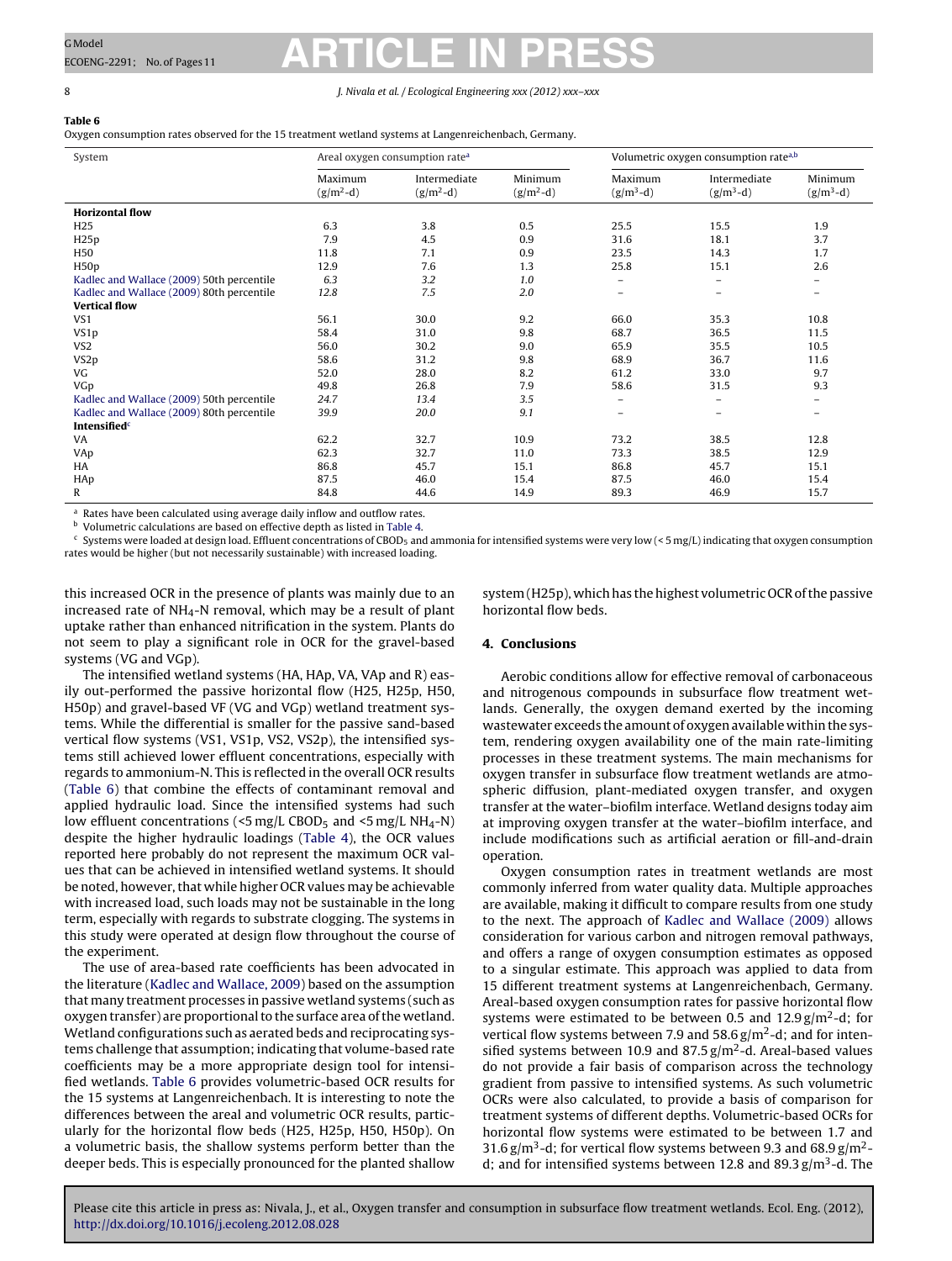### J. Nivala et al. / Ecological Engineering *xxx (2012) xxx–xxx* 9

<span id="page-8-0"></span>shallow (25 cm deep) HSSF systems performed slightly better than the deeper (50 cm deep) when OCR was considered on a volumetric basis.

While the stoichiometry-based approach is a useful tool to compare oxygen consumption rates in different treatment wetland systems, the approach has some limitations. The stoichiometric scenarios used in calculating OCR from water quality data span a range of basic assumptions, none of which account for retention and accumulation of particulate organic matter. Anaerobic degradation of organic matter may be a significant removal process in horizontal flow wetland systems, which is why CBOD removal is not included in the calculation of minimum OCRs. OCR for systems may be overestimated when assuming the maximum case if denitrification is occurring, which reflects an anaerobic consumption of some of the CBOD. However the values still fall within the range of stoichiometric assumptions presented. Many of the intensified wetlands (and some VF wetlands) removed CBOD $_5$  and NH<sub>4</sub>-N to very low concentrations. Thus, the oxygen transfer rates may actually be higher than the results reported for the treatment systems at Langenreichenbach. However, while higher loadings to intensified wetlands may result in higher observed consumption rates, those rates may not necessarily be sustainable over the long term operation of the system.

### **Acknowledgements**

This work was supported by funding from the German Ministry of Education & Research (BMBF) within the context of the SMART Project (Ref. 02WM1080). Jaime Nivala acknowledges the Helmholtz Interdisciplinary Graduate School for Environmental Research (HIGRADE) and the Helmholtz Center for Environmental Research (Helmholtz Zentrum für Umweltforschung – UFZ) for additional funding and support. The authors are particularly grateful to Katy Bernhard (UFZ) for her support in the design, construction, operation, and weekly sampling of the facility at Langenreichenbach. We also thank the following UFZ staff: Grit Weichert and Petra Hoffman for their support and assistance in sample collection and analysis; Dr. Sybille Mothes, Jürgen Steffen, Carola Bönisch, and Karsten Marien for analytical support; and Thomas Aubron for his thoughtful feedback during manuscript preparation. We also acknowledge the many others who contributed to the renewal, re-commissioning, and operation of Langenreichenbach.

#### **References**

- Andreottola, G., Oliveira, E., Foladori, P., Peterlini, R., Ziglio, G., 2007. Respirometric techniques for assessment of biological kinetics in constructed wetland. Water Sci. Technol. 56 (3), 255.
- Armstrong, J., Armstrong, W., Beckett, P.M., 1990. Measurement and modeling of oxygen release from roots of Phragmites australis. In: Cooper, P.F., Findlater, B.C. (Eds.), Constructed Wetlands in Water Pollution Control. Pergamon Press, Oxford, United Kingdom, pp. 41–52.
- Austin, D.C., Lohan, E., Verson, E.,2003. Nitrification and denitrification in a tidal vertical flow wetland pilot. In: Proceedings, WEFTEC 2003 National Conference, 76th Annual Conference and Exhibition. Water Environment Federation, Alexandria, Virginia.
- Behrends, L.L., Sikora, F., Coonrod, H., Bailey, E., Bulls, M.,1996. Reciprocating subsurface-flow constructed wetlands for removing ammonia, nitrate, and chemical oxygen demand: potential for treating domestic, industrial, and agricultural wastewaters. In: Proceedings of the 69th Annual WEFTEC Conference. Water Environment Federation, Alexandria, Virginia.
- Bezbaruah, A.N., Zhang, T.C., 2005. Quantification of oxygen release by bulrush (Scirpus validus) roots in a constructed treatment wetland. Biotechnol. Bioeng. 89 (3), 308–318.
- Bezbaruah, A.N., Zhang, T.C., 2009. Incorporation of oxygen contribution by plant roots into classical dissolved oxygen deficit model for a subsurface flow treatment wetland. Water Sci. Technol. 59 (6), 1179.
- Bishay, F., Kadlec, R.H., 2005. Wetland treatment at Musselwhite Mine, Ontario, Canada. In: Vymazal, J. (Ed.), Natural and Constructed wetlands: Nutrients,

Metals, and Management. Backhuys Publishers, Leiden, The Netherlands, pp. 176–198.

- Boumansour, B.-E., Vasel, J.-L., 1998. A new tracr gas method to measure oxygen transfer and enhancement factor on RBC. Water Res. 32 (4), 1049–1058.
- Breen, P.F., Chick, A.J., 1995. Root zone dynamics in constructed wetlands receiving wastewater a comparison of vertical and horizontal flow systems. Water Sci. Technol. 32 (3), 281–290.
- Brix, H., 1990. Gas exchange through the soil-atmosphere interphase and through dead culms of Phragmites australis in a constructed reed bed receiving domestic sewage. Water Res. 24 (2), 259–266.
- Brix, H., 1993. Macrophyte-mediated oxygen transfer in wetlands: transport mechanisms and rates. In: Moshiri, G.A. (Ed.), Constructed Wetlands for Water Quality Improvement. Lewis Publishers, Boca Raton, FL, pp. 391–398.
- Brix, H., 1997. Do macrophytes play a role in constructed treatment wetlands? Water Sci. Technol. 35 (5), 11–17.
- Brix, H., Schierup, H.-H., 1990. Soil oxygenation in constructed reed beds: the role of macrophyte and soil-atmosphere interface oxygen transport. In: Cooper, P.F., Findlater, B.C. (Eds.), Constructed Wetlands in Water Pollution Control. Pergamon Press, Oxford, United Kingdom, pp. 53–66.
- Brix, H., Sorrell, B.K., Orr, P.T., 1992. Internal pressurization and convective gas flow in some emergent freshwater macrophytes. Limnol. Oceanogr. 37, 1420–1433.
- Burgoon, P.S., Reddy, K.R., DeBusk, T.A., 1989. Domestic wastewater treatment using emergent plants cultured in gravel and plastic substrates.In: Hammer, D.A.(Ed.), Constructed Wetlands for Wastewater Treatment: Municipal, Industrial, and Agricultural. Lewis Publishers, Chelsea, Michigan, pp. 536–541.
- Burka, U., Lawrence, P.C., 1990. A new community approach to wastewater treatment with higher plants. In: Cooper, P.F., Findlater, B.C. (Eds.), Constructed Wetlands in Water Pollution Control. Pergamon Press, Oxford, United Kingdom, pp. 359–371.
- Cooper, P.F., 1999. A review of the design and performance of vertical-flow and hybrid reed bed treatment systems. Water Sci. Technol. 40 (3), 1–10.
- Cooper, P.F., 2003. Sizing vertical flow and hybrid constructed wetland systems. In: Proceedings of the 1st International Seminar on the Use of Aquatic Macrophytes for Wastewater Treatment in Constructed Wetlands, 8–10 May 2003. Instituto da Conservacao da Natureza and Instituto da Agua, Lisbon, Portugal, pp. 195–218.
- Cooper, P.F., 2005. The performance of vertical-flow constructed wetland systems with special reference to the significance of oxygen transfer and hydraulic loading rate. Water Sci. Technol. 51 (9), 81–90.
- Cooper, P.F., Cooper, D., 2005. In: Vymazal, J. (Ed.), Evaluation of a Tidal Flow Reed Bed System for the Treatment of Domestic Sewage: Nitrification Trials. Backhuys Publishers, Leiden, The Netherlands, pp. 222–232.
- Crites, R., Tchobanoglous, G., 1998. Small and Decentralized Wastewater Management Systems. McGraw-Hill, New York, New York.
- Dan, T.H., Quang, L.N., Chiem, N.H., Brix, H., 2011. Treatment of high-strength wastewater in tropical constructed wetlands planted with Sesbania sesban: horizontal subsurface flow versus vertical downflow. Ecol. Eng. 37 (5), 711–720.
- Dong, Z., Sun, T., 2007. A potential new process for improving nitrogen removal in constructed wetlands – promoting coexistence of partial-nitrification and ANAMMOX. Ecol. Eng. 31 (2), 69–78.
- Faulwetter, J.L., Gagnon, V., Sundberg, C., Chazarenc, F., Burr, M.D., Brisson, J., Camper, A.K., Stein, O.R., 2009. Microbial processes influencing performance of treatment wetlands: a review. Ecol. Eng. 35 (6), 987–1004.
- Fisher, P.J., 1990. Hydraulic characteristics of constructed wetlands at Richmond, New South Wales, Australia. In: Cooper, P.F., Findlater, B.C. (Eds.), Constructed Wetlands in Water Pollution Control. Pergamon Press, Oxford, United Kingdom, pp. 21–32.
- Gagnon, V., Chazarenc, F., Comeau, Y., Brisson, J., 2007. Influence of macrophyte species on microbial density and activity in constructed wetlands. Water Sci. Technol. 56 (3), 249.
- García, J., Aguirre, P., Barragán, J., Mujeriego, R., Matamoros, V., Bayona, J.M., 2005. Effect of key design parameters on the efficiency of horizontal subsurface flow constructed wetlands. Ecol. Eng. 25 (2005), 405–418.
- García, J., Aguirre, P., Mujeriego, R., Huang, Y., Ortiz, L., Bayona, J.M., 2004. Initial contaminant removal performance factors in horizontal flow reed beds used for treating urban wastewater. Water Res. 38 (7), 1669–1678.
- Gasiunas, V., 2011. Oxygen transfer rate and BOD removal efficiency of constructed wetlands with dependence on construction. In: 8th International Conference on Environmental Engineering (ICEE) Selected Papers, 19–20 May 2011. Vilnius Gediminas Technical University Press Technica, Vilnius, Lithuania, pp. 549–554.
- Gersberg, R.M., Elkins, B.V., Lyon, S.R., Goldman, C.R., 1986. Role of aquatic plants in wastewater treatment by artificial wetlands. Water Res. 20 (3), 363–367.
- Gersberg, R.M., Lyon, S.R., Brenner, R., Elkins, B.V., 1989. In: Hammer, D.A. (Ed.), Integrated Wastewater Treatment Using Artificial Wetlands: A Gravel Marsh Case Study. Lewis Publishers, Chelsea, MI, pp. 145–152.
- Green, M., Friedler, E., Ruskol, Y., Safrai, I., 1997. Investigation of alternative method for nitrification in constructed wetlands. Water Sci. Technol. 35 (5), 63–70.
- Green, M., Friedler, E., Safrai, I., 1998. Enhancing nitrification in vertical flow constructed wetland utilizing a passive air pump. Water Res. 32 (12), 3513–3520.
- Gries, C.L., Kappen, L., Lösch, R., 1990. Mechanism of flood tolerance in reed. Phragmites australis (Cav.) Trin. ex Strudel. New Phytol. 144, 589–593.
- Headley, T.R., Herity, E., Davison, L., 2005. Treatment at different depths and vertical mixing within a 1-m deep horizontal subsurface-flow wetland. Ecol. Eng. 25 (5), 567–582.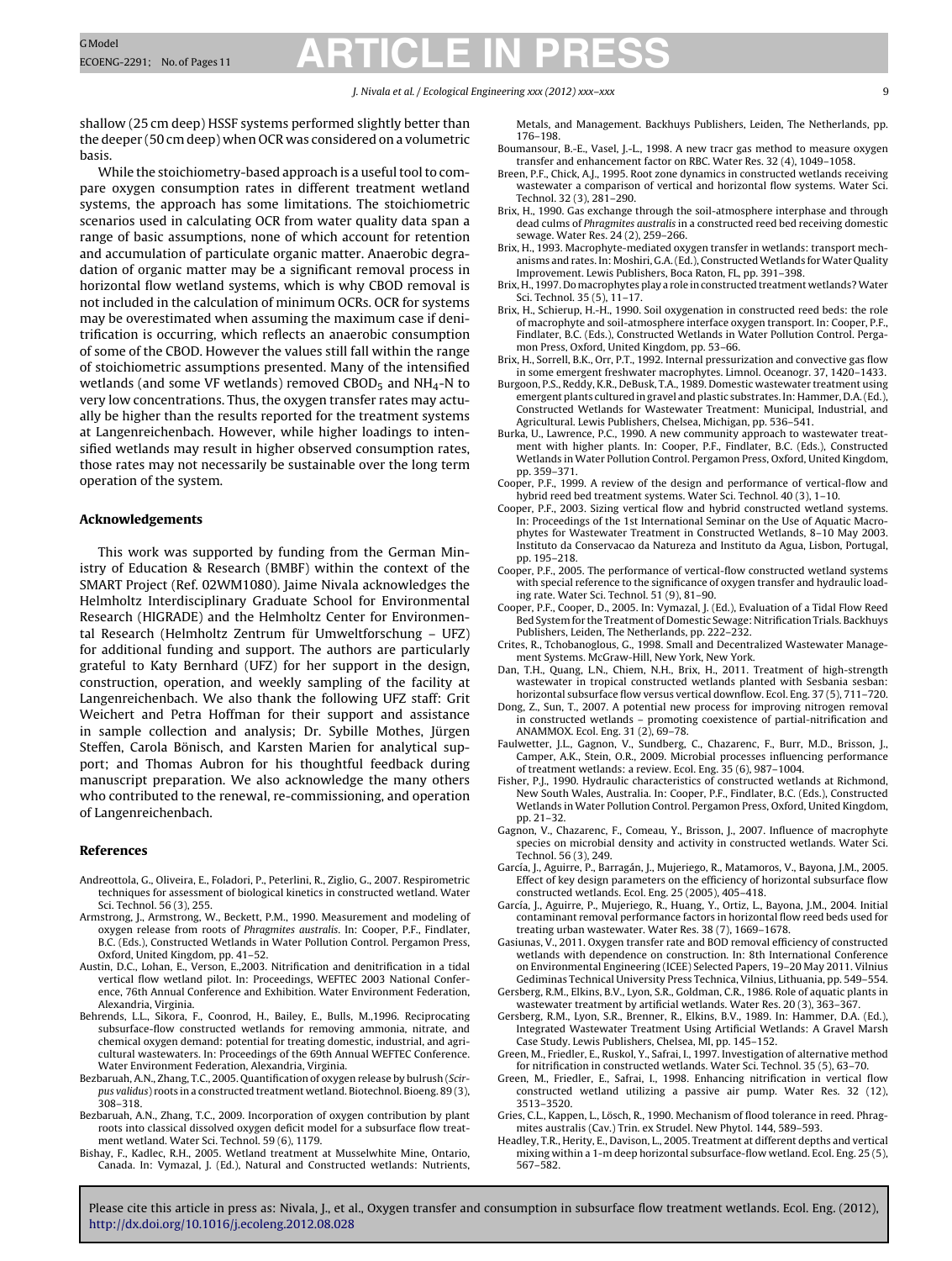#### <span id="page-9-0"></span>10 J. Nivala et al. / Ecological Engineering *xxx (2012) xxx–xxx*

- Higgins, J.P., 2003. In: Mander, Ü., Jenssen, P. (Eds.), The Use of Engineered Wetlands to Treat Recalcitrant Wastewaters. WIT Press, Southampton, United Kingdom, pp. 137–160.
- Jetten, M.S.M., Strous, M., van de Pas-Schoonen, K., Schalk, J., van Dongen, U.G.J.M., van de Graaf, A.A., Logemann, S., Muyzer, G., van Loosdrecht, M.C.M., Kuenen, J.G., 1999. The anaerobic oxidation of ammonium. FEMS Microbiol. Rev. 22 (5), 421–437.
- Johansen, N.H., Brix, H., Arias, C.A., 2002. Design and characterization of a compact constructed wetland system removing BOD, nitrogen, and phosphorous from single household sewage. In: Proceedings of the 8th International Conference on Wetland Systems for Water Pollution Control, 16-19 September 2002. Comprint International Limited/University of Dar Es Salaam, Tanzania, pp. 47–61.
- Kadlec, R.H., Knight, R.L., 1996. Treatment Wetlands, first ed. CRC Press, Boca Raton, FL.
- Kadlec, R.H., Wallace, S.D., 2009. Treatment Wetlands, second ed. CRC Press, Boca Raton, FL.
- Kantawanichkul, S., Kladprasert, S., Brix, H., 2009. Treatment of high-strength wastewater in tropical vertical flow constructed wetlands planted with Typha angustifolia and Cyperus involucratus. Ecol. Eng. 35 (2), 238–247.
- Karabelnik, K., Noorvee, A., Põldvere, E., Mander, Ü., 2008. Batch-operation as a method to enhance oxygen supply in a constructed wetland. In: Mander, Ü., Brebbia, C.A., Martin-Duque, J.F. (Eds.), Geo-Environment and Landscape Evolution III, WIT Transactions on the Built Environment, vol. 100. , pp. 131–142.
- Kayser, K., Kunst, S., 2005. Processes in vertical-flow reed beds: nitrification, oxygen transfer, and soil clogging. Water Sci. Technol. 51 (9), 177–184.
- Kemp, W.M., Murray, L., 1986. Oxygen release from roots of the submersed macrophyte Potamogeton perfoliatus L.: regulating factors and ecological implications. Aquat. Bot. 26, 271–283.
- Kickuth, R., 1981. Abwasserreinigung in mosaikmatrizen aus aerober and anaerober teilbezirken. In: Moser, F. (Ed.), Grundlagen der Abwasserreinigung, Schriftenreihe Wasser – Abwasser, vol. 19, pp. 639–665.
- Lahav, O., Artzi, E., Tarre, S., Green, M., 2001. Ammonium removal using a novel unsaturated flow biological filter with passive aeration. Water Res. 35 (2), 397–404.
- Langergraber, G., 2010. Numerical modelling: a tool for better constructed wetland design? In: Masi, F., Nivala, J. (Eds.), Proceedings of the 12th International Con-ference on Wetland Systems for Water Pollution Control. 4–8 October 2010.
- IRIDRA S.r.l. and IWA, Venice, Italy, pp. 31–40. Liebowitz, B.L., Collins, A.G., Theis, T.L., Young, T.C., 2000. Subsurface Flow Wetland for Wastewater Treatment at Minoa, New York. State Energy Research and Development Authority, New York, NY.
- Liénard, A., Boutin, C., Esser, D., 1990. Domestic wastewater treatment with emergent hydrophyte beds in France. In: Cooper, P.F., Findlater, B.C. (Eds.), Constructed Wetlands in Water Pollution Control. Pergamon Press, Oxford, United Kingdom, pp. 183–192.
- Liénard, A., Boutin, C., Esser, D., 1998. Constructed wetlands for wastewater treatment in Europe. In: Vymazal, J., Brix, H., Cooper, P.F., Green, M.B., Haberl, R. (Eds.), France. Backhuys Publishers, Leiden, The Netherlands, pp. 153–167.
- Llorens, E., Saaltink, M.W., Poch, M., Garcia, J., 2011. Bacterial transformation and biodegradation processes simulation in horizontal subsurface flow constructed wetlands using CWM1-RETRASO. Bioresour. Technol. 102, 928–936.
- Maltais-Landry, G., Maranger, R., Brisson, J., 2009. Effect of artificial aeration and macrophyte species on nitrogen cycling and gas flux in constructed wetlands. Ecol. Eng. 35 (2), 221–229.
- Mander, Ü., Kuusemets, V., Lohmus, K., Mauring, T., Teiter, S., Augustin, J., 2003. Nitrous oxide, dinitrogen and methane emission in a subsurface flow constructed wetland. Water Sci. Technol. 48 (5), 135–142.
- Mburu, N., Sanchez-Ramos, D., Rousseau, D.P.L., van Bruggen, J.J.A., Thumbi, G., Stein, O.R., Hook, P.B., Lens, P.N.L., 2012. Simulation of carbon, nitrogen and sulphur conversion in batch-operated experimental wetland mesocosms. Ecol. Eng. 42, 304–315.
- McGechan, M.B., Moir, S.E., Castle, K., Smit, I.P.J., 2005. Modeling oxygen transportin a reedbed-constructed wetland purification system for dilute effluents. Biosyst. Eng. 91 (2), 191–200.
- Metcalf and Eddy Inc., 2003. Wastewater Engineering, Treatment, Disposal, and Reuse. McGraw Hill, New York, NY.
- Morvannou, A., Choubert, J.-M., Forquet, N., Phillippe, N., van Clooster, M., Molle, P., 2010. Solid respirometry to characterise the biodegradation kinetics in vertical flow constructed wetland (VFCW): a better insight for modelling. In: Masi, F., Nivala, J. (Eds.), Proceedings of the 12th International Conference on Wetland Systems for Water Pollution Control. 4-8 October 2010. IRIDRA S.r.l. and IWA, Venice, Italy, pp. 678–686.
- Morvannou, A., Choubert, J.-M., Forquet, N., Phillippe, N., van Clooster, M., Molle, P., 2011. Solid respirometry to characterize nitrification kinetics: a better insight for modelling nitrogen conversion in vertical flow constructed wetlands. Water Res. 45, 4995–5004.
- Murphy, C., Cooper, D., 2011. An investigation into contaminant removal in an aerated saturated vertical flow constructed wetland treating septic tank effluent. In: Vymazal, J. (Ed.), Joint Meeting of Society of Wetland Scientists, WETPOL, and Wetlands Biogeochemistry. 3–8 July 2011. Czech University of Life Sciences, Prague, Czech Republic, p. 224.
- Nivala, J., Headley, T., Wallace, S., Bernhard, K., van Afferden, M., Mueller, R. Comparative analysis of constructed wetlands: design and construction of the ecotechnology research facility in Langenreichenbach, Germany. Ecol. Eng., in preparation.
- Noorvee, A., 2007. The applicability of hybrid subsurface flow constructed wetland systems with re-circulation for wastewater treatment in cold climates. Ph.D. Dissertation. University of Tartu, Estonia.
- Noorvee, A., Põldvere, E., Mander, Ü., 2005a. The effect of a vertical flow filter bed on a hybrid constructed wetland system. Water Sci. Technol. 51 (9), 137–144.
- Noorvee, A., Repp, K., Põldvere, E., Mander, Ü., 2005b. The effects of aeration and the application of the k-C\* model in a subsurface flow constructed wetland. J. Environ. Sci. Health A 40 (6), 1445–1456.
- Ojeda, E., Caldentey, J., Saaltink, M.W., García, J., 2008. Evaluation of relative importance of different microbial reactions on organic matter removal in horizontal subsurface-flow constructed wetlands using a 2D simulation model. Ecol. Eng. 34, 65–75.
- Ortigara, A.R.C., Foladori, P., Andreottola, G., 2010. Kinetics of heterotrophic biomass and storage mechanism in wetland cores measured by respirometry. In: Masi, F., Nivala, J. (Eds.), Proceedings of the 12th International Conference on Wetland Systems for Water Pollution Control. 4–8 October 2010. IRIDRA S.r.l. and IWA, Venice, Italy, pp. 760–768.
- Ouellet-Plamondon, C., Chazarenc, F., Comeau, Y., Brisson, J., 2006. Artificial aeration to increase pollutant removal efficiency of constructed wetlands in cold climate. Ecol. Eng. 27, 258–264.
- Paredes, D., Kuschk, P., Stange, F., Müller, R.A., Köser, H., 2007. Model experiments on improving nitrogen removal in laboratory scale subsurface constructed wet-lands by enhancing the anaerobic ammonia oxidation. Water Sci. Technol. 56 (3), 145.
- Petitjean, A., Forquet, N., Wanko, A., Laurent, J., Molle, P., Mose, R., Sadowski, A., 2012. Modelling aerobic biodegradation in vertical flow sand filters: impact of operational considerations on oxygen transfer and bacterial activity. Water Res. 46 (7), 2270–2280.
- Platzer, C., 1999. Design recommendations for subsurface flow constructed wetlands for nitrification and denitrification. Water Sci. Technol. 40 (3), 257–264.
- Platzer, C., Mauch, K., 1997. Soil clogging in vertical flow reed beds: mechanisms, parameters, consequences and . . . solutions? Water Sci. Technol. 35 (5), 175–182.
- Rash, J.K., Liehr, S.K., 1999. Flow pattern analysis of constructed wetlands treating landfill leachate. Water Sci. Technol. 40 (3), 309–315.
- Ronen, T., Wallace, S.D., 2010. TAYA Intensive wetland technology facilitates the treatment of high loads of organic pollutants and ammonia. In: Masi, F., Nivala, J. (Eds.), Proceedings of the 12th International Conference on Wetland Systems for Water Pollution Control. 4–8 October 2010. IRIDRA S.r.l. and IWA, Venice, Italy, pp. 872–878.
- Santa, S., 2007. Quantification of oxygen transfer pathways in subsurface-flow constructed wetlands. M.S. Thesis. UNESCO-IHE Institute for Water Education (Delft).
- Schwager, A., Boller, M., 1997. Transport phenomena in intermittent filters. Water Sci. Technol. 35 (6), 13–20.
- Seidel, K., 1966. Reinigung von Gewässern durch höhere Pflanzen. Naturwissenschaften 53, 289–297.
- Shipin, O., Koottatep, T., Nguyen, T.T.K., Polprasert, C., 2004. Integrated natural treatment systems for developing communities: low-tech N-removal through the fluctuating microbial pathways. In: Lienard, A., Burnett, H. (Eds.), Proceedings of the 9th International Conference on Wetland Systems for Water Pollution Control. 26–30 September 2004. Association Scientifique et Technique pour l'Eau et l'Environnement (ASTEE), Cemagref, and IWA, Avignon, France, pp. 75–82.
- Sorrell, B.K., Armstrong, W., 1994. On the difficulties of measuring oxygen release by root systems of wetland plants. J. Ecol. 82, 177–183.
- Spanjers, J., Vangrolleghem, P.A., 1995. Respirometry as a tool for rapid characterisation of wastewater and activated sludge. Water Sci. Technol. 31 (2), 105–114.
- Stein, O.R., Hook, P.B., 2005. Temperature, plants, and oxygen: how does season affect constructed wetland performance? J. Environ. Sci. Health A 40 (6), 1331–1342.
- Sun, G., Austin, D., 2007. Completely autotrophic nitrogen-removal over nitrite in lab-scale constructed wetlands: evidence from a mass balance study. Chemosphere 68 (6), 1120–1128.
- Sun, G., Gray, K.R., Biddlestone, A.J., Allen, S.J., Cooper, D.J., 2002. A novel approach to the operation of vertical flow reed beds. In: Proceedings of the 8th International Conference on Wetland Systems for Water Pollution Control, 16–19 September 2002. Comprint International Limited/University of Dar Es Salaam, Tanzania, pp. 158–167.
- Sun, G., Zhao, Y., Allen, S., 2005. Enhanced removal of organic matter and ammoniacal-nitrogen in a column experiment of tidal flow constructed wetland system. J. Biotechnol. 115, 189–197.
- Tanner, C.C., D'Eugenio, J., McBride, G.B., Sukias, J.P.S., Thompson, K., 1999. Effect of water level fluctuation on nitrogen removal from constructed wetland mesocosms. Ecol. Eng. 12 (1–2), 67–92.
- Tanner, C.C., Kadlec, R.H., 2003. Oxygen flux implications of observed nitrogen removal rates in subsurface-flow treatment wetlands. Water Sci. Technol. 48 (5), 191–198.
- Tao, W., Wen, J., Huchzermeier, M., 2011. Batch operation of biofilter free-water surface wetland series for enhancing nitritation and anammox. Water Environ. Res. 83 (6), 541–548.
- Tyroller, L., Rousseau, D.P.L., Santa, S., García, J., 2010. Application of the gas tracer method for measuring oxygen transfer rates in subsurface flow constructed wetlands. Water Res. 44 (14), 4217–4225.